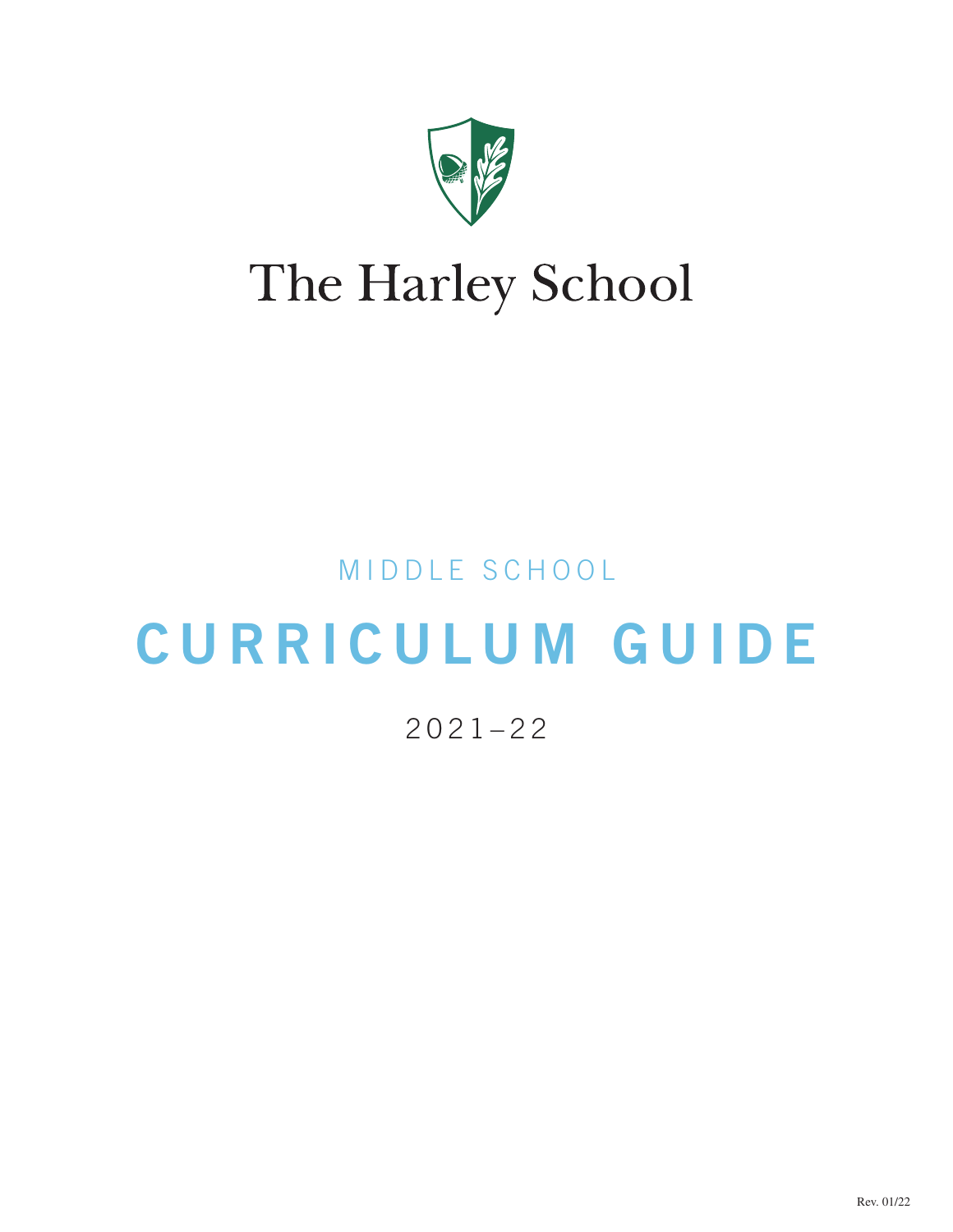# Table of Contents

| <b>Middle School Overview</b>                           | 3              |
|---------------------------------------------------------|----------------|
| <b>Master Schedule</b>                                  | 4              |
| <b>Sample Student Schedules</b>                         | 5              |
| Academic Teams, Advisors, Middle School Head,           |                |
| <b>Assistant/Registrar</b>                              | 6              |
| <b>Middle School Curriculum</b>                         | 7              |
| English                                                 | $\overline{7}$ |
| Literacy                                                | 9              |
| <b>History</b>                                          | 9              |
| Foreign Language                                        | 11             |
| French                                                  | 12             |
| Spanish                                                 | 13             |
| Latin                                                   | 15             |
| <b>Mathematics</b>                                      | 16             |
| Science                                                 | 18             |
| Technology                                              | 20             |
| Health                                                  | 20             |
| Art                                                     | 21             |
| <b>Music Ensembles</b>                                  | 21             |
| Drama                                                   | 23             |
| Supplemental Support Program (SSP)                      | 24             |
| <b>Physical Education and Athletics</b>                 | 25             |
| Diversity, Equity, and Inclusion (DEI)                  | 26             |
| Capstone 8                                              | 27             |
| Discovery Block                                         | 27             |
| <b>Study Hall</b>                                       | 27             |
| <b>Computer Skills</b>                                  | 28             |
| <b>Information Skills</b>                               | 28             |
| <b>Co-curricular and Extra-curricular Opportunities</b> | 28             |
| Faculty and Staff 2021-2022                             | 29             |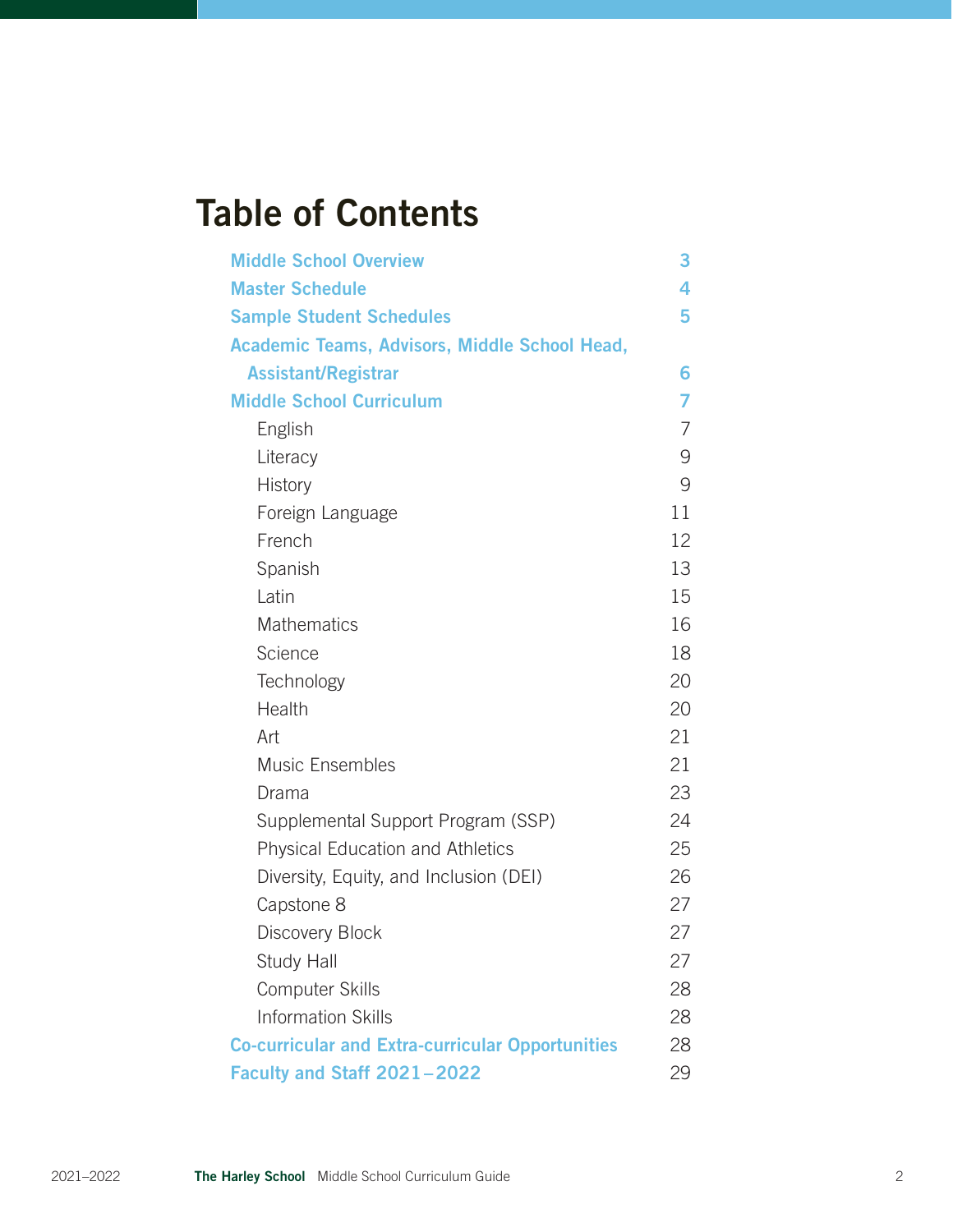# The Harley School Mission

We are a diverse, inclusive school. We provide a balanced education that prepares our students to meet the challenges of tomorrow and lead lives of great purpose.

- 1. We inspire academic excellence.
- 2. We foster joy in learning in both the arts and sciences.
- 3. We promote physical and mental fitness.
- 4. We show how to care for the world and other people.
- 5. We empower our students to become confident, lifelong learners.

# Middle School Overview

The middle school years are a unique time of exploration, discovery, and growth. At Harley, students in Grades 5 through 8 are a part of a community where learners feel known, and they are seen for who they are and what they are becoming.

According to educational leader John Hattie, "The greatest influence on student progression in learning is having highly expert, inspired and passionate teachers and school leaders working together to [maximize] the effect of their teaching on all students in their care." At Harley, this is who we are; addressing the individual needs of all learners and meeting them exactly where they are is what we do best. We do this through a strong, well-established curriculum that prepares students for the critical thinking, analytical skills, growth mindset, and creativity they will need to be successful throughout their years in Middle School as well as in the Upper School.

We follow a unique block schedule that provides time for in-depth learning at a pace that benefits students and allows teachers to employ different methods of teaching. In addition, both students and teachers are able to build strong relationships thanks to our two-year "looping" sequence, where students remain with the same teachers for Grades 5 and 6, and then another team of teachers for Grades 7 and 8.

We challenge students to grow by placing them in charge of their learning. Through hands-on projects, challenging coursework, and opportunities to solve problems, students develop the skills, habits, and instincts to be successful at The Harley School and beyond. Students are encouraged to aim high, think differently, and to create their own path toward academic excellence.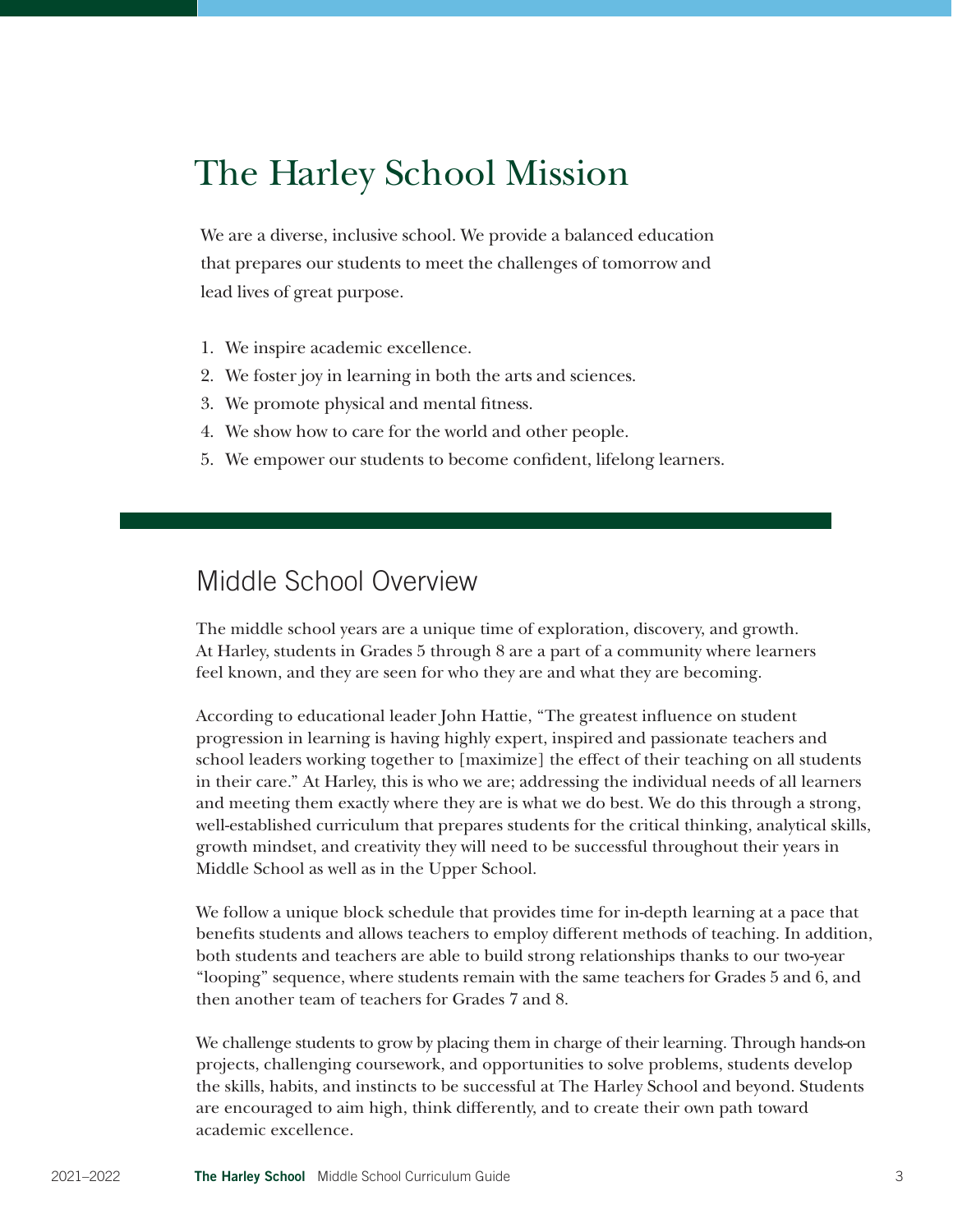| <b>Master Schedule</b> (Trimester I) |                                                                      |                                              |                                             |                                          |                                          |                                                 |                                              |                                           |
|--------------------------------------|----------------------------------------------------------------------|----------------------------------------------|---------------------------------------------|------------------------------------------|------------------------------------------|-------------------------------------------------|----------------------------------------------|-------------------------------------------|
|                                      | <b>GRADE 5</b><br><b>GRADE 6</b><br><b>GRADE 7</b><br><b>GRADE 8</b> |                                              |                                             |                                          |                                          |                                                 |                                              |                                           |
| <b>PERIODS</b>                       | A                                                                    | B                                            | A                                           | B                                        | $\mathsf{A}$                             | B                                               | $\mathbf{A}$                                 | B                                         |
| 8:10 to 8:30                         | Advisory/<br>Community                                               | Advisory/<br>Community                       | Advisory/<br>Community                      | Advisory/<br>Community                   | Advisory/<br>Community                   | Advisory/<br>Community                          | Advisory/<br>Community                       | Advisory/<br>Community                    |
| 8:35 to 9:15                         | 5/6 PE                                                               | 5/6 PE<br>Band/Chorus/<br><b>Strings</b>     | 5/6 PE                                      | 5/6 PE<br>Band/Chorus/<br><b>Strings</b> | 7/8 PE<br>Band/Chorus/<br><b>Strings</b> | 7/8 PE                                          | 7/8 PE<br>Band/Chorus/<br><b>Strings</b>     | 7/8 PE,<br><b>SSP</b>                     |
| 9:20 to 10:35                        | Math.<br>Science,<br>Literacy                                        | History,<br>English,<br>Art                  | History,<br>English,<br>Spanish<br>(Harvey) | Pre-Algebra,<br>Science.<br><b>Music</b> | Algebra,<br>Science.<br>Drama            | History,<br>English,<br>Spanish,<br>French, SSP | English,<br>History,<br>French               | Algebra,<br>Science.<br>Latin             |
|                                      |                                                                      |                                              |                                             |                                          | 1st Short                                |                                                 |                                              |                                           |
| 10:50 to 12:05                       | Math.<br>Science.<br>Literacy                                        | History,<br>English,<br>Health               | History,<br>English,<br>Spanish<br>(Harvey) | Pre-Algebra,<br>Science.<br>Drama        | Algebra,<br>Science.<br>Art              | History,<br>English,<br>French                  | History,<br>English,<br>Spanish,<br>SSP      | Geometry<br>Science,<br>Art               |
| 12:05 to 12:55                       |                                                                      |                                              |                                             |                                          | Lunch/Recess                             |                                                 |                                              |                                           |
| 1:00 to $2:15$                       | Math,<br>Science,<br>Literacy                                        | History,<br>English,<br>Tech,<br>SSP         | History,<br>English,<br>French,<br>SSP      | Math.<br>Science,<br>Art                 | Pre-Algebra,<br>Science.<br>Health       | History,<br>English,<br>Spanish                 | History,<br>English,<br>Spanish              | Algebra,<br>Science.<br>Health            |
|                                      | <b>MS Discovery Block</b>                                            |                                              |                                             |                                          |                                          |                                                 |                                              |                                           |
| 2:20 to 3:00                         | Drama,<br>TransitionSEL,<br>Info Skills                              | 5th French.<br>5th Spanish,<br>Music,<br>SSP | Commons-<br>Maker,<br>Health,<br>Tech       | DEI.<br>Health,<br>Tech,<br>SSP          | DEI.<br>Commons/<br>Electives/<br>SSP    | Commons/<br>Electives/<br>SSP                   | DEI.<br>Commons/<br>Electives/<br><b>SSP</b> | Capstone<br>Commons/<br>Electives/<br>SSP |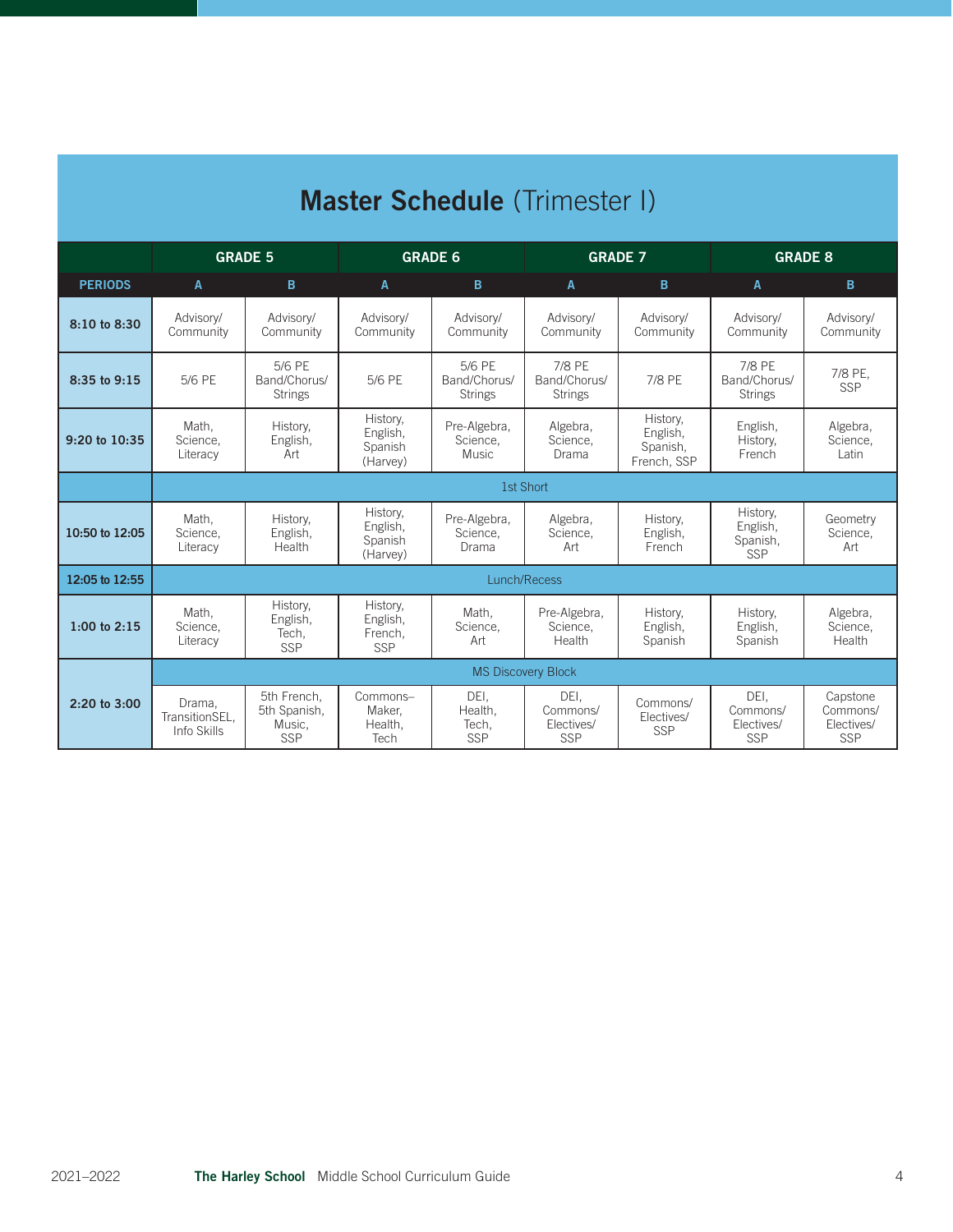| <b>GRADE 5</b>                      |                                                                |                                                       |  |  |
|-------------------------------------|----------------------------------------------------------------|-------------------------------------------------------|--|--|
| <b>PERIODS</b>                      | A DAY                                                          | <b>B DAY</b>                                          |  |  |
| 8:10 to 8:30<br><b>Advisory</b>     | Advisor Name                                                   | Advisor Name                                          |  |  |
| <b>Block 1</b><br>8:35 to 9:15      | PE                                                             | Band                                                  |  |  |
| Block <sub>2</sub><br>9:20 to 10:35 | Math<br>History                                                |                                                       |  |  |
|                                     | <b>1st Short Break</b>                                         |                                                       |  |  |
| <b>Block 3</b><br>10:50 to 12:05    | Science                                                        | English                                               |  |  |
| 12:05 to 12:55                      | <b>Lunch and Recess</b>                                        |                                                       |  |  |
| Block 4<br>$1:00$ to $2:15$         | Literacy                                                       | Tech                                                  |  |  |
| <b>MS Discovery Block</b>           |                                                                |                                                       |  |  |
| <b>Block 5</b><br>2:20 to 3:00      | Drama (Tri I)<br>Transitions (Tri II)<br>Info Skills (Tri III) | French (Tri I)<br>Spanish (Tri II)<br>Music (Tri III) |  |  |

| <b>GRADE 6</b>                            |                                                            |                                                  |  |  |
|-------------------------------------------|------------------------------------------------------------|--------------------------------------------------|--|--|
| <b>PERIODS</b>                            | A DAY                                                      | <b>B DAY</b>                                     |  |  |
| 8:10 to 8:30<br><b>Advisory</b>           | Advisor Name                                               | <b>Advisor Name</b>                              |  |  |
| <b>Block 1</b><br>8:35 to 9:15            | PE                                                         | Chorus                                           |  |  |
| Block <sub>2</sub><br>9:20 to 10:35       | Math:<br>History<br>Pre-Algebra                            |                                                  |  |  |
|                                           | 1st Short Break                                            |                                                  |  |  |
| Block 3<br>10:50 to 12:05                 | English                                                    | Science                                          |  |  |
| 12:05 to 12:55<br><b>Lunch and Recess</b> |                                                            |                                                  |  |  |
| Block 4<br>$1:00$ to $2:15$               | French<br>Art                                              |                                                  |  |  |
| <b>MS Discovery Block</b>                 |                                                            |                                                  |  |  |
| Block 5<br>2:20 to 3:00                   | Commons-Maker (Tri I)<br>Health (Tri II)<br>Tech (Tri III) | DEI (Tri I)<br>Health (Tri II)<br>Tech (Tri III) |  |  |

| <b>GRADE 7</b>                       |                                                                                    |                                                                           |  |  |
|--------------------------------------|------------------------------------------------------------------------------------|---------------------------------------------------------------------------|--|--|
| <b>PERIODS</b>                       | A DAY                                                                              | <b>B DAY</b>                                                              |  |  |
| $8:10$ to $8:30$<br><b>Advisory</b>  | Advisor Name                                                                       | Advisor Name                                                              |  |  |
| Block 1<br>8:35 to 9:15              | <b>Strings</b>                                                                     | PE                                                                        |  |  |
| Block <sub>2</sub><br>9:20 to 10:35  | Math: Pre-Algebra                                                                  | History                                                                   |  |  |
|                                      | 1st Short Break                                                                    |                                                                           |  |  |
| Block <sub>3</sub><br>10:50 to 12:05 | Science                                                                            | English                                                                   |  |  |
| 12:05 to 12:55                       | <b>Lunch and Recess</b>                                                            |                                                                           |  |  |
| <b>Block 4</b><br>$1:00$ to $2:15$   | Health                                                                             | Spanish                                                                   |  |  |
| <b>MS Discovery Block</b>            |                                                                                    |                                                                           |  |  |
| Block 5<br>2:20 to 3:00              | Commons Elective (Tri I)<br>Elective/Study Hall (Tri II)<br>Elective/Art (Tri III) | Commons Elective (Tri I)<br>Elective/Study Hall (Tri II)<br>DEI (Tri III) |  |  |

| <b>GRADE 8</b>                            |                                                            |                                                  |  |  |
|-------------------------------------------|------------------------------------------------------------|--------------------------------------------------|--|--|
| <b>PERIODS</b>                            | A DAY                                                      | <b>B DAY</b>                                     |  |  |
| 8:10 to 8:30<br><b>Advisory</b>           | <b>Advisor Name</b>                                        | <b>Advisor Name</b>                              |  |  |
| <b>Block 1</b><br>8:35 to 9:15            | PF                                                         | Chorus                                           |  |  |
| Block <sub>2</sub><br>9:20 to 10:35       | Math:<br>History<br>Pre-Algebra                            |                                                  |  |  |
| 1st Short Break                           |                                                            |                                                  |  |  |
| <b>Block 3</b><br>10:50 to 12:05          | Science<br>English                                         |                                                  |  |  |
| 12:05 to 12:55<br><b>Lunch and Recess</b> |                                                            |                                                  |  |  |
| Block 4<br>1:00 to 2:15                   | French                                                     | Art                                              |  |  |
| <b>MS Discovery Block</b>                 |                                                            |                                                  |  |  |
| <b>Block 5</b><br>2:20 to 3:00            | Commons-Maker (Tri I)<br>Health (Tri II)<br>Tech (Tri III) | DEI (Tri I)<br>Health (Tri II)<br>Tech (Tri III) |  |  |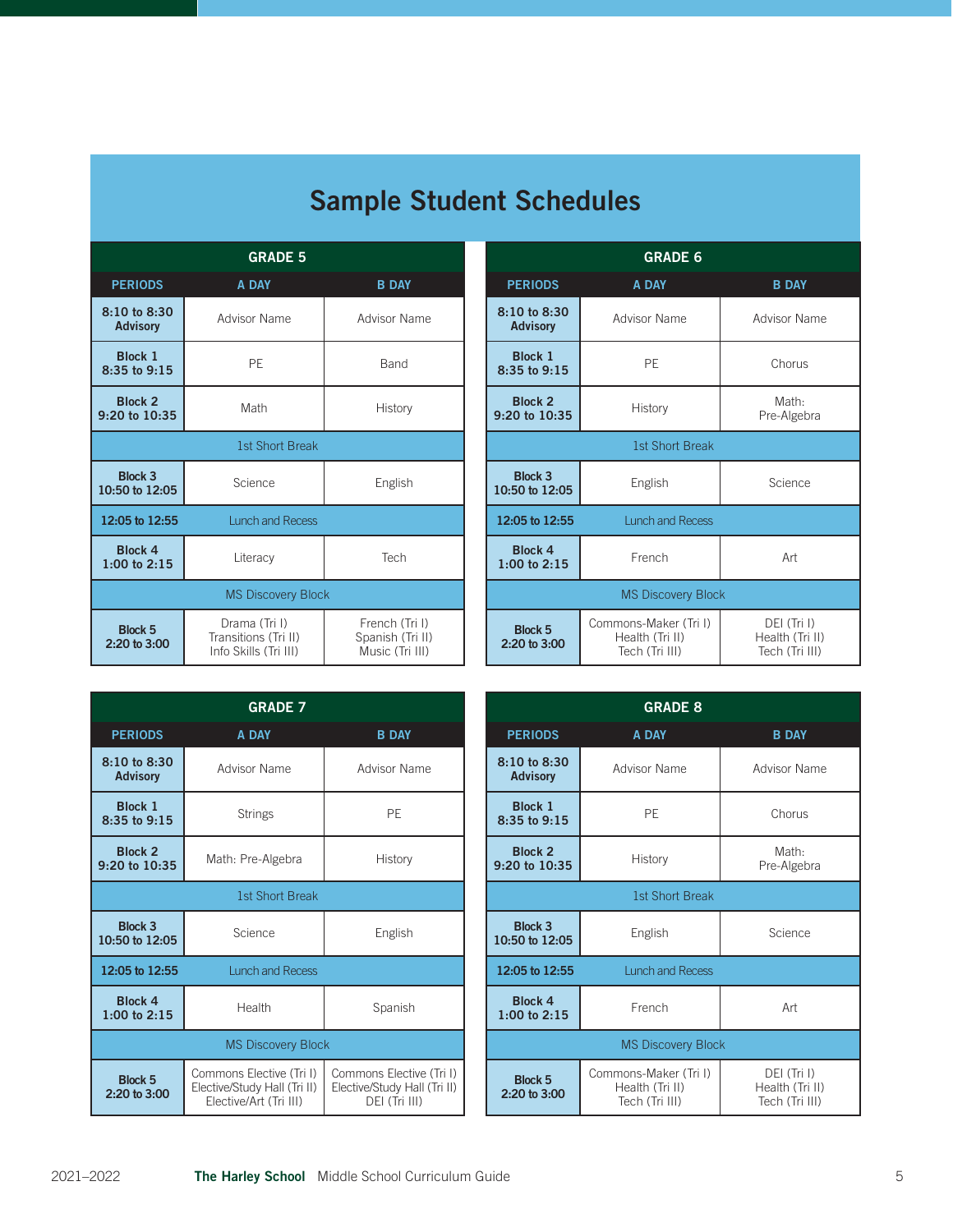# Academic Teams, Advisors, Middle School Head, and Assistant Registrar

### Teams

Middle School faculty members are divided into two grade-level teams, one for Grades 5 and 6 and the other for Grades 7 and 8. The small class groupings provide a comfortable atmosphere that allows faculty to better serve and nurture student needs. The teachers on each team meet once a week to discuss both academic and social issues pertinent to the class and/or individual students. Team leaders coordinate the annual camping trip/ outings, as well as many of the other grade-level social activities.

# Homeroom Advisor

The homeroom teacher serves as an advisor and advocate for students. The homeroom advisor/advocate collects appropriate input about the student and is the first source of contact for the parent(s) for general academic or social concerns. The homeroom advisor serves as a parent liaison and meets with parents during fall and spring conferences. Students at Harley are guided and taught by caring and dedicated faculty and staff. When an advisor has a concern about work or behavior, s/he will speak directly with the student. If there is a disciplinary problem, the student's homeroom advisor is included. Middle School teams know who student's advisors are, and communicate with him/her as often as necessary.

The central objective of the advisory system is to provide, for each student in the Middle School, at least one teacher who takes a special and continuing interest in the student's total growth. The advisor seeks to know the student not just as a student but as a person, and tries to ensure that all of the experiences at Harley contribute to their growth.

# Middle School Head

Faculty teams are led by the Middle School Head. The Middle School Head oversees the department curriculum, resources, scheduling, budget, and personnel. The Middle School Head meets weekly with the Head of School and other Division Heads. The Middle School Head communicates across departments and among the three divisions: Lower School, Middle School, and Upper School to encourage interdisciplinary connections.

The Middle School Head's duty is to lead the Middle School faculty, overseeing the academic and personal progress of every student. The Middle School Head collaborates with faculty leaders in the coordination of curriculum along with the Head of School. The Middle School Head represents the Middle School at events and functions, including Parent Council and Board of Trustee meetings. The Middle School Head is always available to students and families for academic counseling and problem-solving.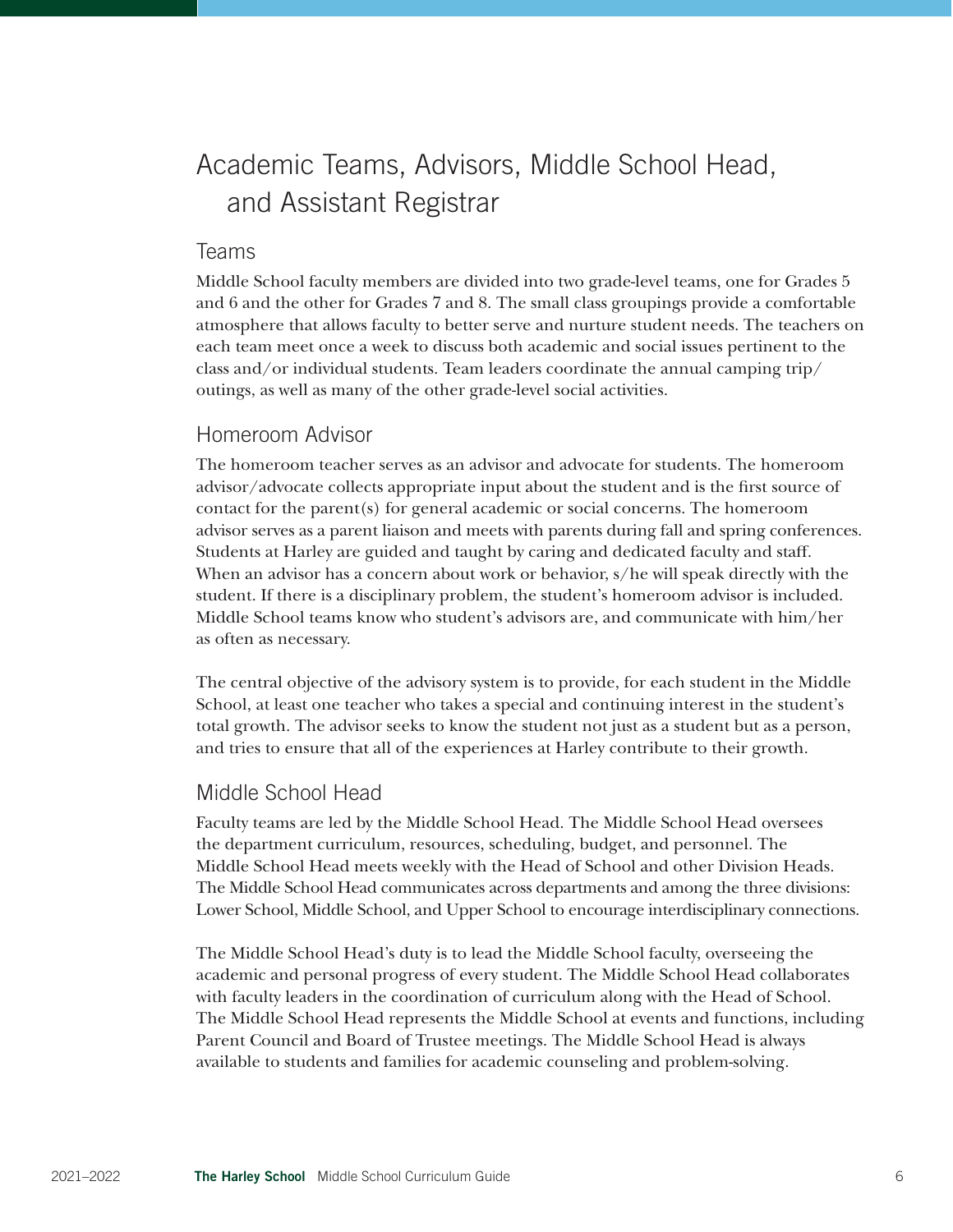# The Middle School Assistant/Registrar

The Middle School Assistant/Registrar is the parents' first point of contact with the Middle School office. General questions should be directed to the Assistant/Registrar who reports directly to the Middle School Head. The role of the Middle School Assistant/ Registrar is broad and encompasses all day-to-day general office functions, including scheduling and student records.

# Middle School Curriculum

# English

### Grade 5

Grade 5 English focuses on the three core elements of the English language: grammar, reading and writing. Students review and reinforce basic skills in spelling, grammar, vocabulary, dictionary usage, reading and composition. Grade 5 English introduces basic research skills and the use of reference materials to aid students in writing reports. Students broaden their comprehension by reading a variety of novels. Through these novels, students work on characterization, plot, setting, and theme while improving comprehension and vocabulary. Students learn to edit, revise, and proofread their written work, which is based on the elements in the novels and literary genres. Students entering Middle School learn to build a relationship with the text through class discussion and annotations in the text itself. Students continue to develop skills introduced in previous grades. Students also explore the use of figurative language in writing and the basic elements of poetry.

#### *Representative Texts:*

O'Dell, Scott, *Sing Down the Moon*, Boston: Houghton Mifflin, Harcourt. 1970. Print. Hiaasen, Carl: *Hoot.* New York: Alfred A. Knopf, 2002. Print. Lowry, Lois. *Number the Stars*. Boston: Houghton Mifflin, 1989. Print. Raskin, Ellen. *The Westing Game*. New York: Scholastic, 1978. Print. Ryan, Pam Munoz. *Esperanza Rising*. New York: Scholastic, 2000. Print. George, Jean Craighead. *My Side of the Mountain*. Puffin Books, 1998. Print.

### Grade 6

Grade 6 English continues to strengthen and build upon the foundation set in place by the fifth grade study of the English language. Students broaden comprehension by reading a variety of novels. Through these novels, students work on characterization, mood, and theme, improving comprehension and vocabulary. Students learn to recognize all eight parts of speech in fifth grade; and begin to understand the usage of these elements and the essential part they play in sentences. Students begin an in-depth study of grammar by focusing on subject-verb agreement, sentence structure, and editing usage more carefully. Students continue to edit, revise, and proofread written work that is based on literary genres and various types of writing. Students further explore the use of figurative language in writing and the basic elements of poetry.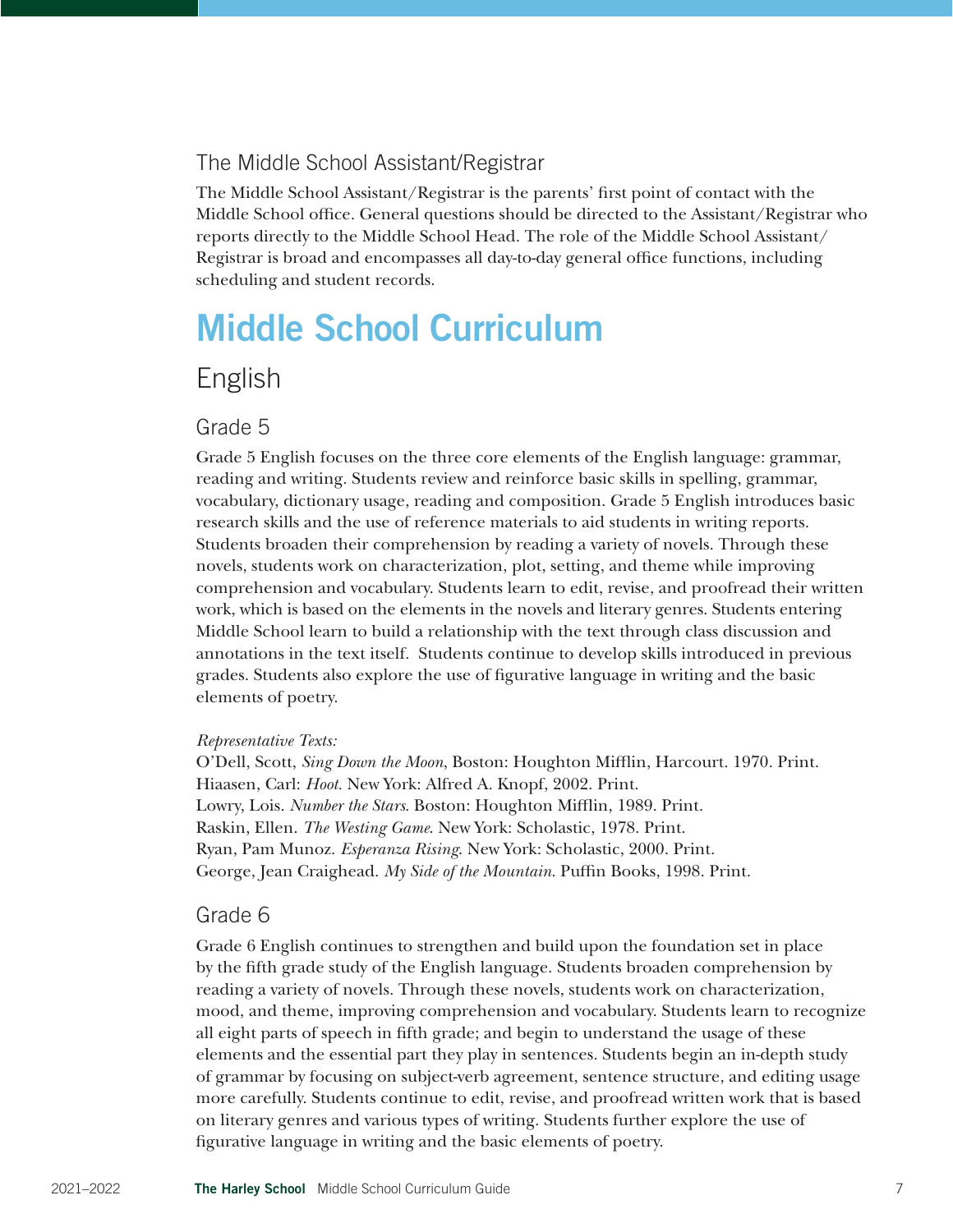#### *Representative Texts:*

Curtis, Paul. *The Watsons Go to Birmingham*. New York: Random House, Yearling Press, 1963. Print. Law, Ingrid. *Savvy.* New York: Penguin Group, 2008. Print. Mass, Windy. *Jeremy Fink and the Meaning of Life.* New York: Little, Brown and Company, 2006. Print. Rawls Wilson, *Where the Red Fern Grows.* New York: Random House, Yearling Press, 1996. Print.

Spinelli, Jerry, *Who Put that Hair in My Toothbrush?* NY, Little, Brown & Company, 2000. Print.

Avi, *Nothing but the Truth.* New York Scholastic 2010. Print.

#### Grade 7

Students in Grade 7 English read a variety of genres including a play, short stories, poetry, fiction, and historical fiction. Grade 7 also marks the first year our English students study Shakespeare. The approach to studying literature includes many techniques: small and large group discussions, cooperative group work, and independent written responses with a broad range of assignments. Students write daily in class on literature using an array of styles: creative, persuasive, descriptive, narrative, expository, and literature response. Students learn about the structure of paragraphs and essays, organization, voice, content, word choice, sentence fluency, and conventions of language. Each class begins with a poem. Grade 7 is the first year of letter grades and exams. Representative texts include:

#### *Representative Texts:*

Anderson, Halse. *Fever-1793*. New York: Simon & Schuster Books for Young Readers, 2002. Print.

Collins, Billy. *Poetry 180: A Turning Back to Poetry.* New York: Random House, 2003. Print. Hinton, SE. *The Outsiders.* New York: Viking Press, Dell Publishing, 1967. Print. Lowry, Lois. *The Giver.* Boston: Houghton Mifflin, 1993. Print.

Pollan, Michael. *The Omnivore's Dilemma: The Secrets behind What You Eat, Young Reader's Edition,* New York: Penguin Group. 2009. Print.

Shakespeare, William. *Macbeth.* England, 1603-1607. Print.

Taylor, Mildred. *Roll of Thunder, Hear My Cry.* New York: Penguin Group, Dial Press, 1976. Print.

### Grade 8

Grade 8 English students read from many genres including plays, short stories, poetry, and fiction. The approach to studying literature varies, including large and small group discussion, cooperative group work, and independent written responses to a broad range of assignments. Students write daily in class on the literature introduced, using a variety of styles including: creative, persuasive, descriptive, narrative, expository, and literature response. Grade 8 students learn about the structure of paragraphs and essays,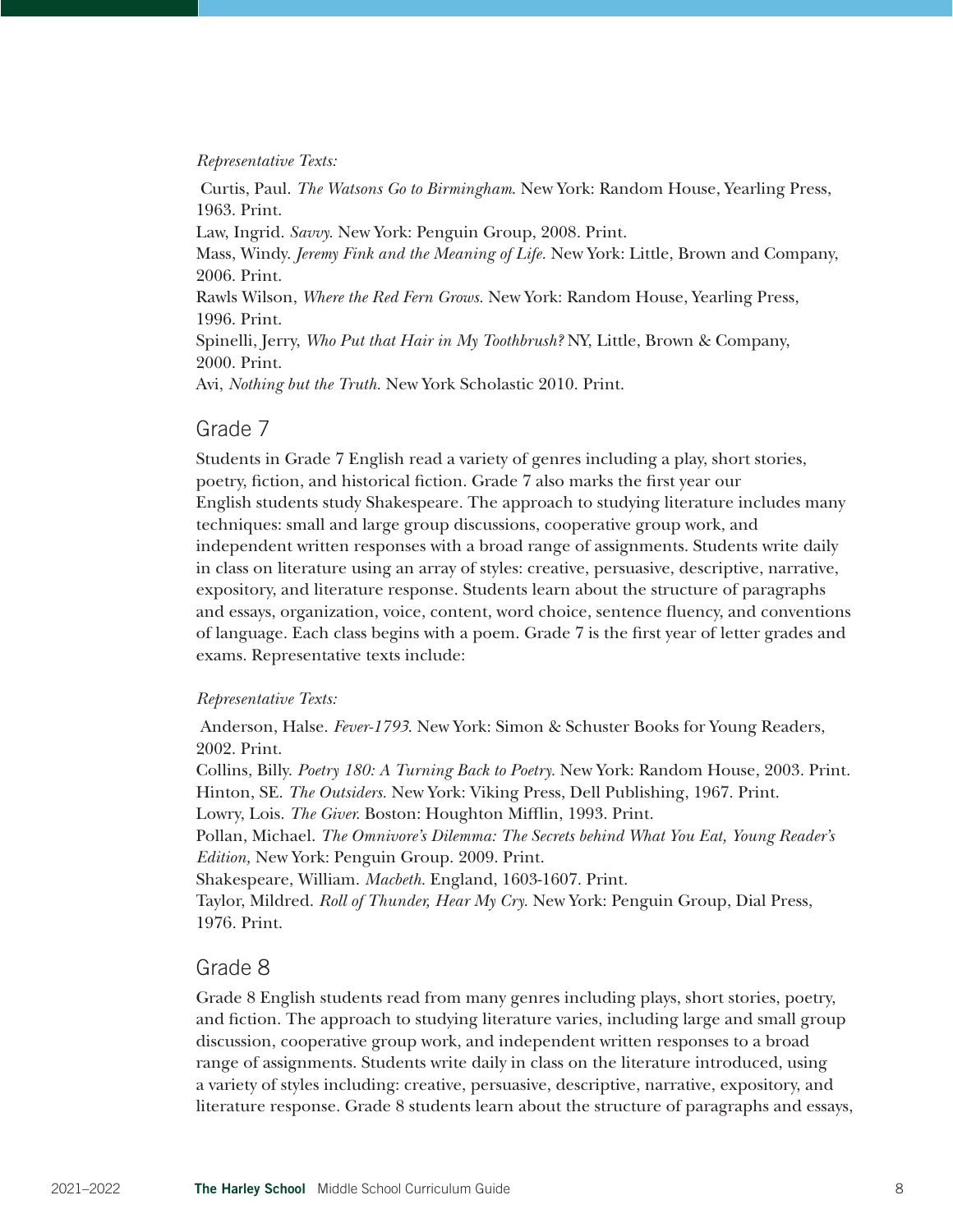organization, voice, content, word choice, sentence fluency, and conventions of language. Representative texts include:

#### *Representative Texts:*

Cisneros, Sandra. *The House on Mango Street.* New York. Random House, 1991. Print. Collins, Billy. *180 More: A Turning Back to Poetry.* New York: Random House, 2003. Print. Dickens, Charles. *A Christmas Carol.* England, 1843. Print. Keyes, Daniel. *Flowers for Algernon.* San Diego: Houghton Mifflin Harcourt, 1966. Print. Lee, Harper. *To Kill A Mockingbird,* New York: HarperCollins, 1960. Print. Shakespeare, William. *Othello.* England, 1603. Print. Zusak, Markas. *The Book Thief.* New York: Knopf, 2006. Print.

# **Literacy**

# Grade 5

Grade 5 Literacy class is a year-long course created to support fifth grade students in their transition as readers and writers from the Lower School to Middle School. Students begin by examining their relationship with reading and writing and cultivate a love of reading that will serve them well as they develop their literacy skills. In fifth grade Literacy class students learn to recognize all eight parts of speech; they begin to understand the usage of these elements and the essential part they play in sentences. This foundational knowledge is then applied to their writing skills as they learn to write complete and grammatically correct sentences, which are the building blocks of strong paragraphs and essays. The fifth grade Literacy class also complements the study of literary elements, such as character and theme.

# **History**

### Grade 5

History in Grade 5 emphasizes the connections between physical geography and social, cultural, and economic factors. Throughout the year, students learn basic geographic concepts and skills. The initial concepts include absolute and relative location, the physical and human characteristics of different places, the interaction humans have with their environment, the movement of people, goods and ideas, and how a region is defined. These concepts are consistently referred to as the students work their way through Mexico and North America. Students also examine the Maya, Aztec, and Inca civilizations. Particular attention is paid to systems of government, religion, agricultural methods and the cause of a civilization's decline. North American studies focus primarily on the major regions of the United States, combining geography, history, and the relationships between environment and culture. Grade 5 students study maps and engage in many activities that focus on latitude, longitude, hemispheres, time zones and landforms.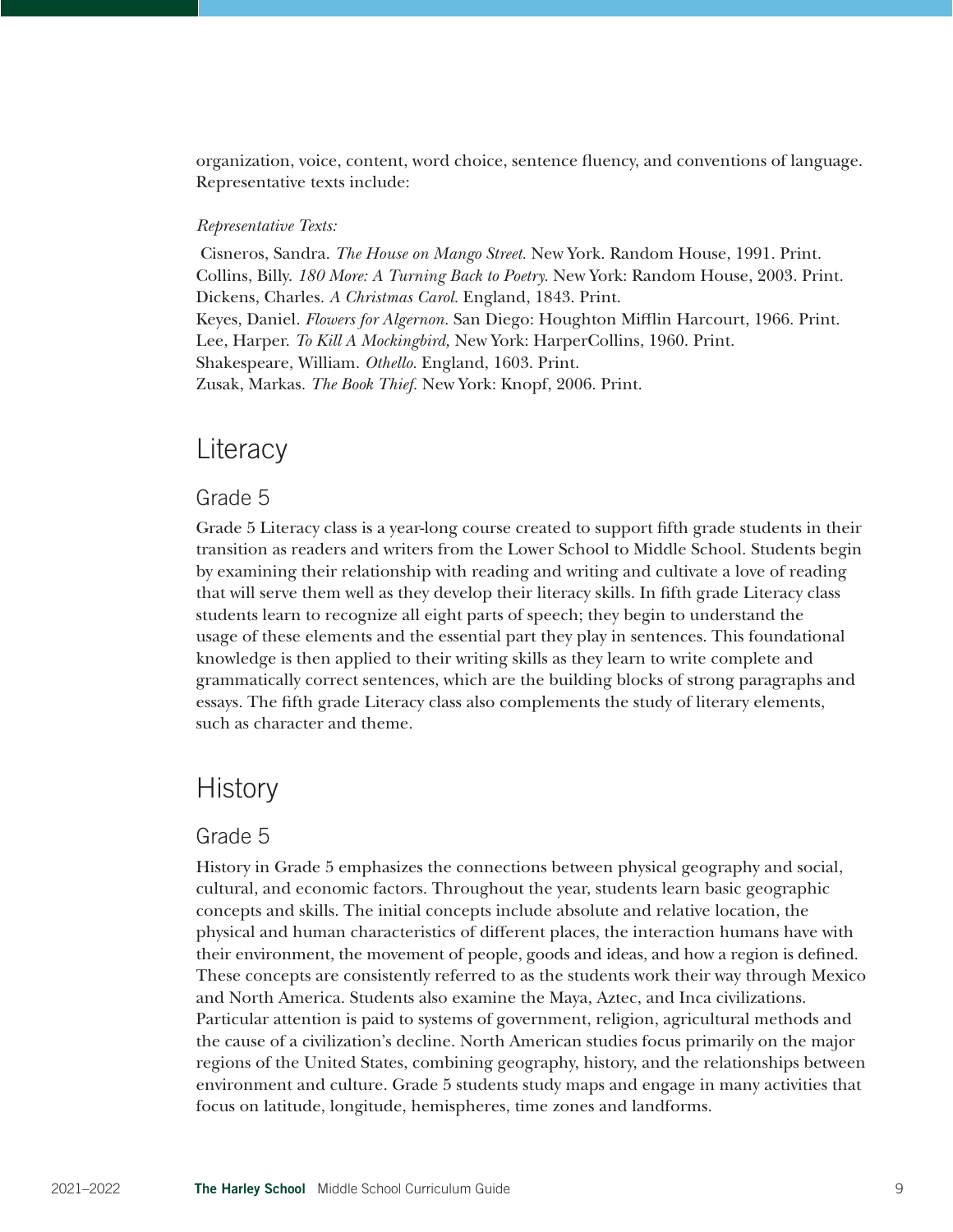### Grade 6

History in Grade 6 focuses on ancient civilizations. The year begins with a look at how scientists use archeology to uncover and explain evidence of the human past. Students continue with a look at the most important of all changes, the Agricultural Revolution. Students explore why hunter-gatherers settled down and began to farm and the impact farming had on people's lives. Most of the Grade 6 year is spent exploring the earliest major civilizations of many regions of the world. The study of the development of agriculture, government, communication, social system, and religion shapes students' views of ancient civilization. Course work covers Egypt, Mesopotamia, China, and India. As students look at each civilization, they compare development among each group, gradually understanding a list of key evolutionary elements—the essential building blocks of all early civilizations. Grade 6 History introduces students to the systematic study of ancient civilizations.

### Grade 7

Grade 7 History explores the United States from pre-Columbian Native American culture through the Civil War. Particular attention is paid to the collision of cultures as Native Americans encountered new arrivals from Europe, the alienation of American colonists from the British government, the post-independence creation of a new political order, the Jacksonian expansion of democracy, sectional tensions over the question of slavery, and the Civil War. Grade 7 is the first yearlong chronological treatment of a single topic, rather than a series of separate units. Grade 7 is also the first year of cumulative exams and letter grades. Students take a midterm exam in February that covers the first half of the year, and a final exam in June covers the second half of the year. The class is marked by an important shift away from in-class projects and games, in favor of discussion and debate. Extensive use is made of source documents, paintings and photographs, documentary films, and music. Homework is more frequent and demanding. A variety of methods are used for managing reading assignments including: summaries, notes, outlines, timelines, and short essays. The class also keeps track of current events.

#### *Representative Texts:*

Bowe, Bert; Lobdell, Jim. *History Alive!* The United States. New York: Teachers' Curriculum Institute, Columbia Teachers College, 2002. Print.

### Grade 8

Grade 8 students learn about modern Africa, Asia, and Latin America, looking for patterns that help us understand why there are rich and poor countries. We will compare two theories about the origins of wealth differences throughout the year, Jared Diamond's theory of *Guns, Germs, and Steel*, and Daron Acemoglu and James Robnison's competing theory from their book, *Why Nations Fail*. The course begins with a look at rich and poor countries in the world today, and then turns to European exploration between 1480 and 1850. What compelled exploration? Why were peaceful trade relations established in some regions, while attacks were more common in others? How and why did some groups dominate others? How did exploration and colonization shape the current world order?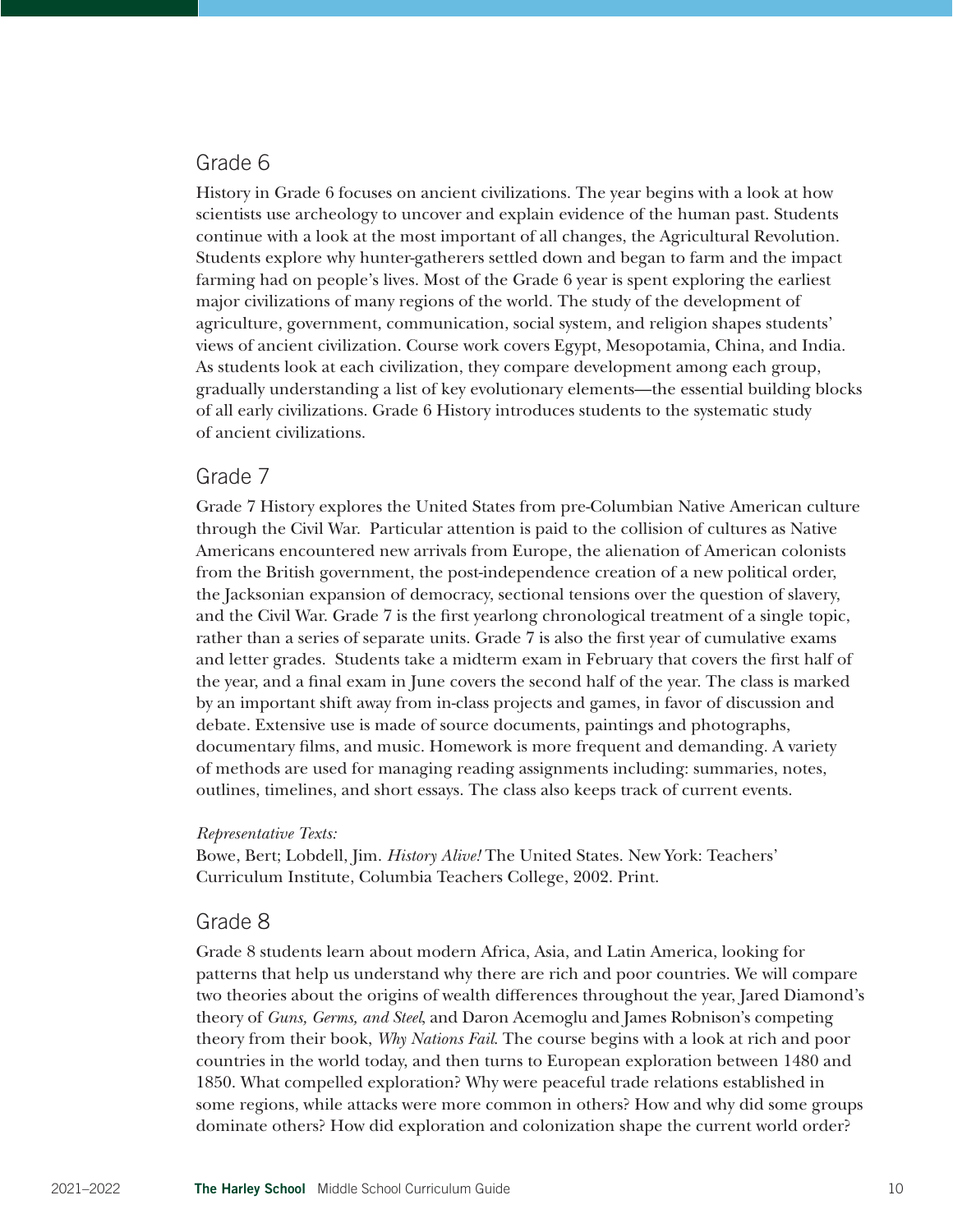In each region, case studies are presented to highlight aspects of people's experiences. The history of Latin America is revisited, building on the introduction from the previous year. Students explore how North and South America took divergent paths, the decline of dictatorships, and the rise of market economies. The study of Asia spotlights experiences in India and China. While studying India, students examine the role of Mohandas Gandhi's nonviolent rebellion against colonial rule and learn about the devastating effects of religious strife. The China unit covers the decline of the ancient imperial system, the period of turmoil that followed, and the replacement of the old system with Communism. Students also learn about China's incredible growth over the past 30 years and the problems resulting from that rapid change. The study of Africa focuses on Kenya, South Africa, and South Sudan. Students view three films in the course to develop a more personal understanding of how big events shape the lives of typical people. Considerable class time is devoted to current events. Grade 8 history is taught in a seminar format, favoring discussion during class time.

#### *Representative Texts:*

Beck, Roger B.; Black, Linda; Krieger, Larry S. *Modern World History – Patterns of Interaction.*  San Diego: Houghton Mifflin Harcourt, 2002. Print. Diamond, Jared M. *Guns, Germs, and Steel: The Fates of Human Societies.*  New York: W. W. Norton & Company, 1999. Print. Acemoglu, Daron; Robinson, James. *Why Nations Fail*. New York: Crown Business, 2012. Print. Park, Linda Sue. *A Long Walk to Water.* Boston: Clarion Books, 2010. Print.

#### *Media:*

*Gandhi.* Dir. Richard Attenborough. Perf: Ben Kingsley, John Gielgud, and Candice Bergen. Goldcrest Films, 1983, Film.

*To Live.* Dir. Yimou Zhang. Perf. You Ge, Li Gong, Ben Niu. Shanghai Film Studios, 1994, Film.

*The Mission.* Dir. Roland Joffe. Perf. Robert De Niro, Jeremy Irons, Ray McAnally, Warner Bros.,1986, Film.

# Middle School Foreign Language Curriculum

The Middle School foreign language curriculum provides students a strong foundation for Upper School foreign language studies. All Middle School students are required to study a foreign language. Grade 5 students are introduced to foreign language with one trimester of French and one trimester of Spanish. The goal is to enable students to make an informed decision before choosing the individual language studied during Grades 6, 7, and 8. Students focus on grammar, history, and culture while working on speaking, listening, reading, and writing. In Grade 8, students are also required to take a one-trimester introductory course in Latin, in addition to the French or Spanish course.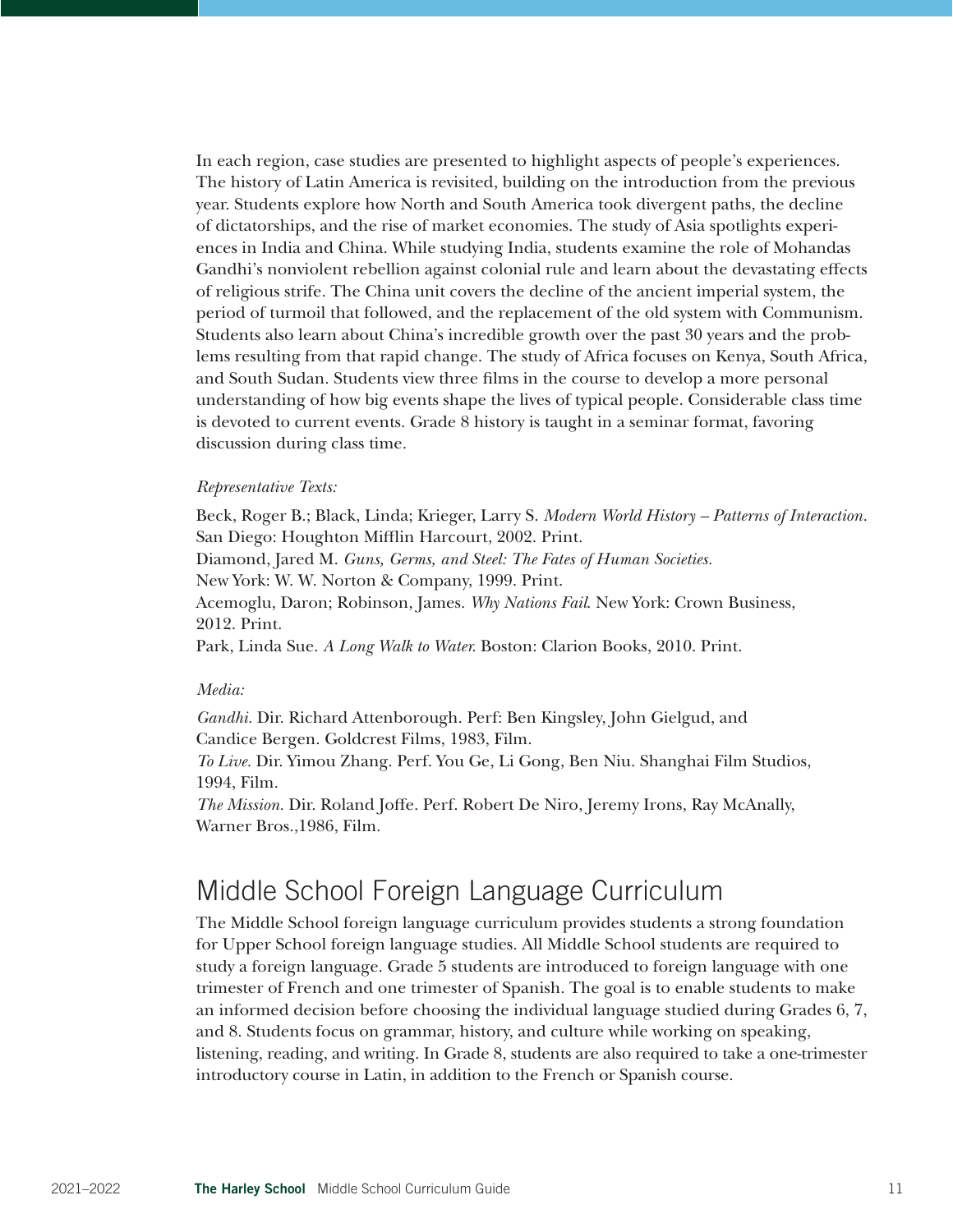This introduction to Latin helps students make a more informed decision of which language to continue in Upper School: Latin, Spanish, or French.

|         | Regular Sequence             | Requirement                                                    |
|---------|------------------------------|----------------------------------------------------------------|
| Grade 5 | French and Spanish           | 1 Trimester of each language.                                  |
| Grade 6 | French or Spanish            | 3 Trimesters of selected language.                             |
| Grade 7 | French or Spanish            | 3 Trimesters of selected language.                             |
| Grade 8 | French or Spanish, and Latin | 3 Trimesters of selected language and<br>1 Trimester of Latin. |

# French

# Grade 5

Students gain an understanding of French in this trimester course. Previous experience with the language is not required. Students learn basic vocabulary and grammatical structures. Topics of vocabulary study include greetings and introductions, alphabet, calendar, weather and seasons, geography of France and the French speaking world, and numbers. The course allows students to practice the five areas of a foreign language: reading, writing, listening, speaking, and culture. These areas of study are reinforced through in-class activities including role-play, skits, projects, games, cooperative activities, and videos. Successful completion of homework assignments also plays a role in the student's performance.

#### *Textbook*

*Bon Voyage 1*, New York: New York: McGraw-Hill, 2001. Print.

### Grade 6

In this full-year course, students begin the required French sequence that continues through Grade 11. In French 6, students begin the year with a review of material from French 5. The course allows students to continue their practice of the five areas of a foreign language: reading, writing, listening, speaking, and culture. These areas of study are reinforced through in-class activities including role-play, skits, projects, games, cooperative activities, and videos. Successful completion of assigned homework plays a significant role in the student's performance on assessments. It is recommended that students complete a summer packet in preparation for review in French 7.

#### *Textbook*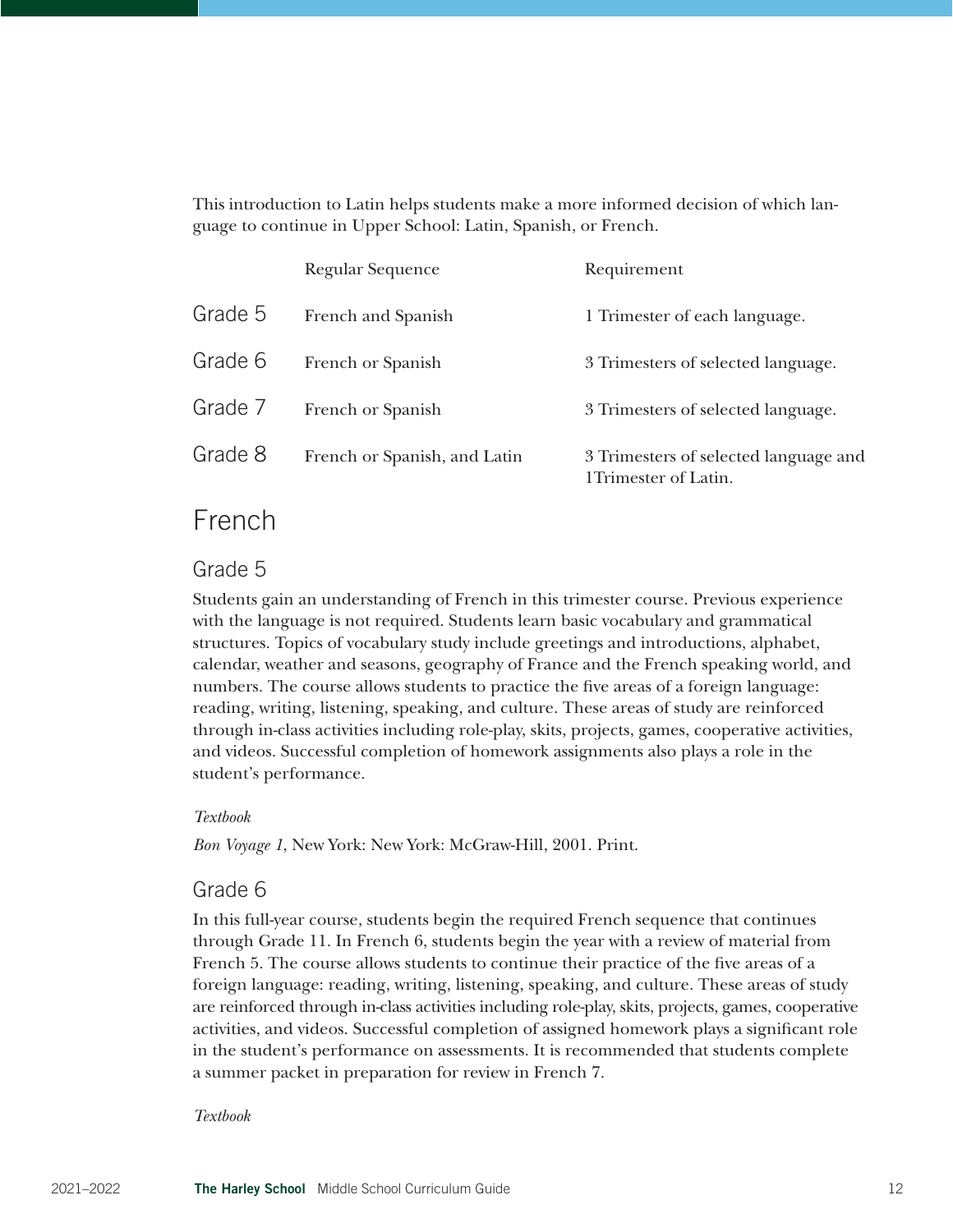*Bon Voyage 1*, New York: New York: McGraw-Hill, 2001. Print.

### Grade 7

In French 7, students begin the year with a review of material from French 6 and the summer packet. Students continue to work with the text, *Bon Voyage*; students should complete chapters 5–9. The curriculum includes themes related to shopping at indoor and outdoor markets, clothing, and travel. Students begin to explore grammar usage, practicing five areas of a foreign language: reading, writing, listening, speaking, and culture. The greatest emphasis is placed on writing and speaking. Students practice writing short compositions in the target language. Successful completion of assigned homework, daily review of grammar and vocabulary, and in-class participation and preparation play a significant role in the student's performance on assessments. There is a final exam in June. An overall average of 73% is required to move to the next level of study in foreign language. Students should complete a summer packet in preparation for review in French 8. Grade 7 is the first year of letter grades and exams.

#### *Textbook*

*Bon Voyage 1*, New York: McGraw-Hill, 2001. Print.

### Grade 8

In French 8, students begin the year with a review of material from French 7 and the summer packet. The curriculum includes lessons on cultural and leisure activities, sports and health and medicine. Grade 8 students continue the practice of the five areas of a foreign language: reading, writing, listening, speaking, and culture. The greatest emphasis continues to be placed on writing and speaking. Students routinely complete writing assignments and make presentations. Successful completion of assigned homework, daily review of grammar and vocabulary, and in-class participation and preparation play a significant role in the student's performance on assessments. There is a final exam in June.

#### *Textbook*

*Bon Voyage: Level 2*, New York: McGraw-Hill, 2001. Print.

# Spanish

### Grade 5

Grade 5 students gain an understanding of the study of Spanish in the Middle School environment in this trimester course. Previous Spanish experience is not required. Students are introduced to the basic sounds and flow of the language as well as the geography and cultures of the Spanish-speaking world. Students practice the four skill areas of listening, speaking, reading, and writing. Class members are encouraged to be actively engaged in a variety of learning situations, which include dialogues and skits, cooperative learning groups, personal presentations, games, and various full-class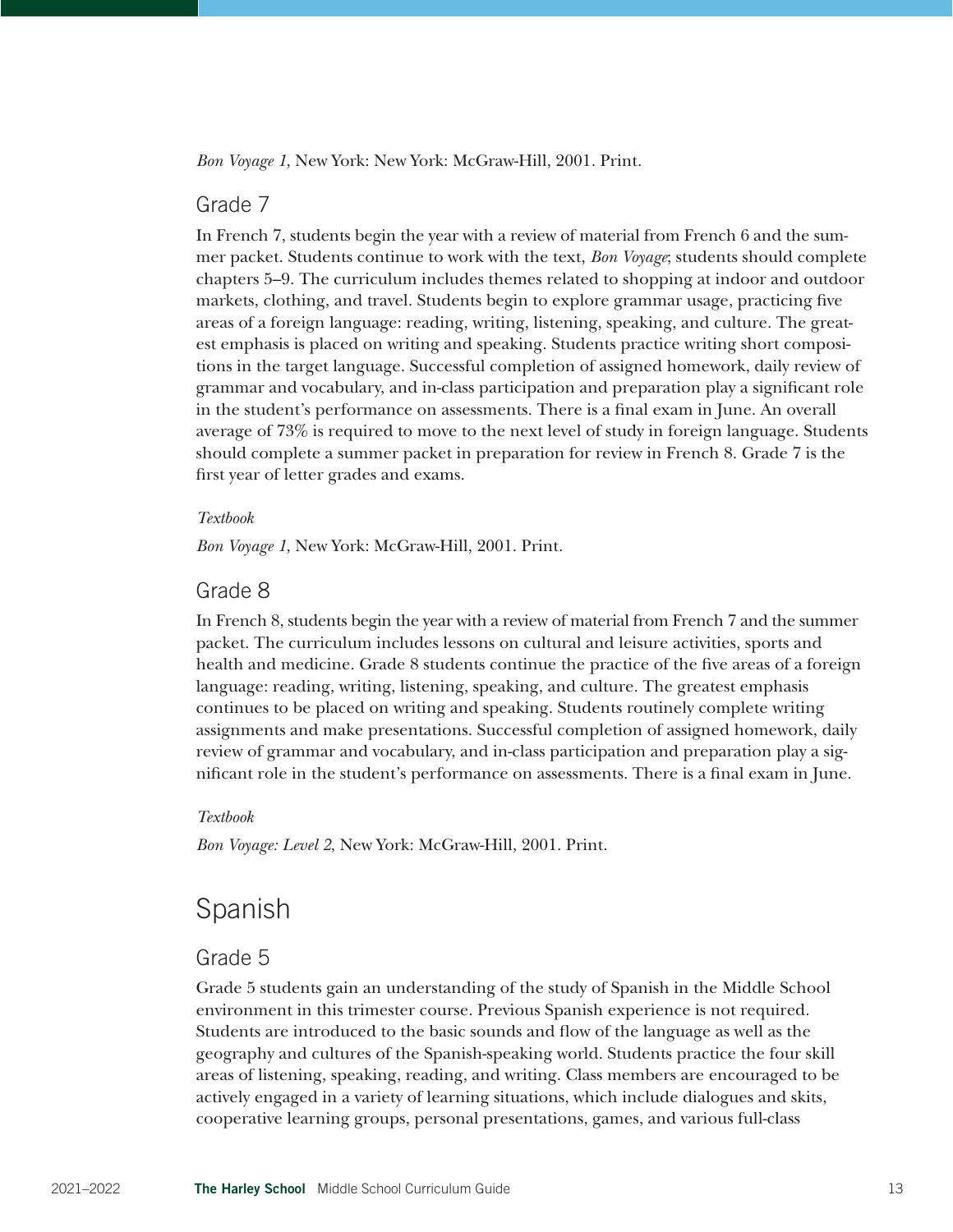interactive exercises. Students are introduced to basic grammatical structures and vocabulary. Topics covered are: the alphabet, greetings/farewells, learning to say where you are from, days of the week, months of the year, seasons, weather patterns, and the verb "to like." Instruction is conducted in context so that the students make connections between their own culture and the Hispanic culture as they learn the language.

# Grade 6

Sixth grade begins a yearlong Spanish sequence that continues through Grade 11. Prior knowledge of Spanish is not required. The skill areas: listening, speaking, reading, and writing are addressed at a foundation level. Students actively engage in a variety of learning situations, which include: dialogues and skits, cooperative learning groups, personal presentations, games, and various full-class interactive exercises. Students are responsible for regular homework preparation and independent home study/review. There are regularly announced quizzes and tests and/or projects to assess understanding of and ability to actively apply the material. Students study and practice the following topics: the alphabet, greetings and farewells, introduction of self and others, the contrast of formal versus informal address, numbers numbers from zero to one hundred, days and dates, personal description, family relationships, clothing, and school materials. Major grammar concepts include: gender of nouns, agreement of articles and adjectives, subject pronouns, and the conjugation of regular and irregular verbs, possession, and word order for statements and questions.

#### *Textbook*

*Descubre, 2nd Edition*, Massachusetts: Vista Higher Learning. 2014.

### Grade 7

The Grade 7 Spanish class begins the year with a review of material covered in Grade 6 using the summer packet and other teacher-produced materials. Emphasis is placed on improvement of the students' pronunciation and comprehension of both written and spoken Spanish. Students are responsible for regular homework preparation and independent home study/review. There are regularly announced quizzes and tests and/ or projects to assess understanding of and ability to actively apply class material. Classroom activities continue to include oral drills, written exercises, role playing/dialogues, games, and videos. During the course, students encounter more complex grammar/ syntax, including: the recent past, the future tense, object pronouns, stem-change verbs, comparison of adjectives, demonstrative adjectives, and conjugation of regular and i rregular verbs. The vocabulary for this course includes: sports and hobbies, travel and vacation, weather, seasons, clothing, and transportation. Students continue to expand awareness of the Spanish-speaking world via current events, music, literature in translation, and movies. Grade 7 is the first year of letter grades and exams. There is a final exam at the end of the year. Students must attain an overall minimum year's average of 73% to move onto the next level of study.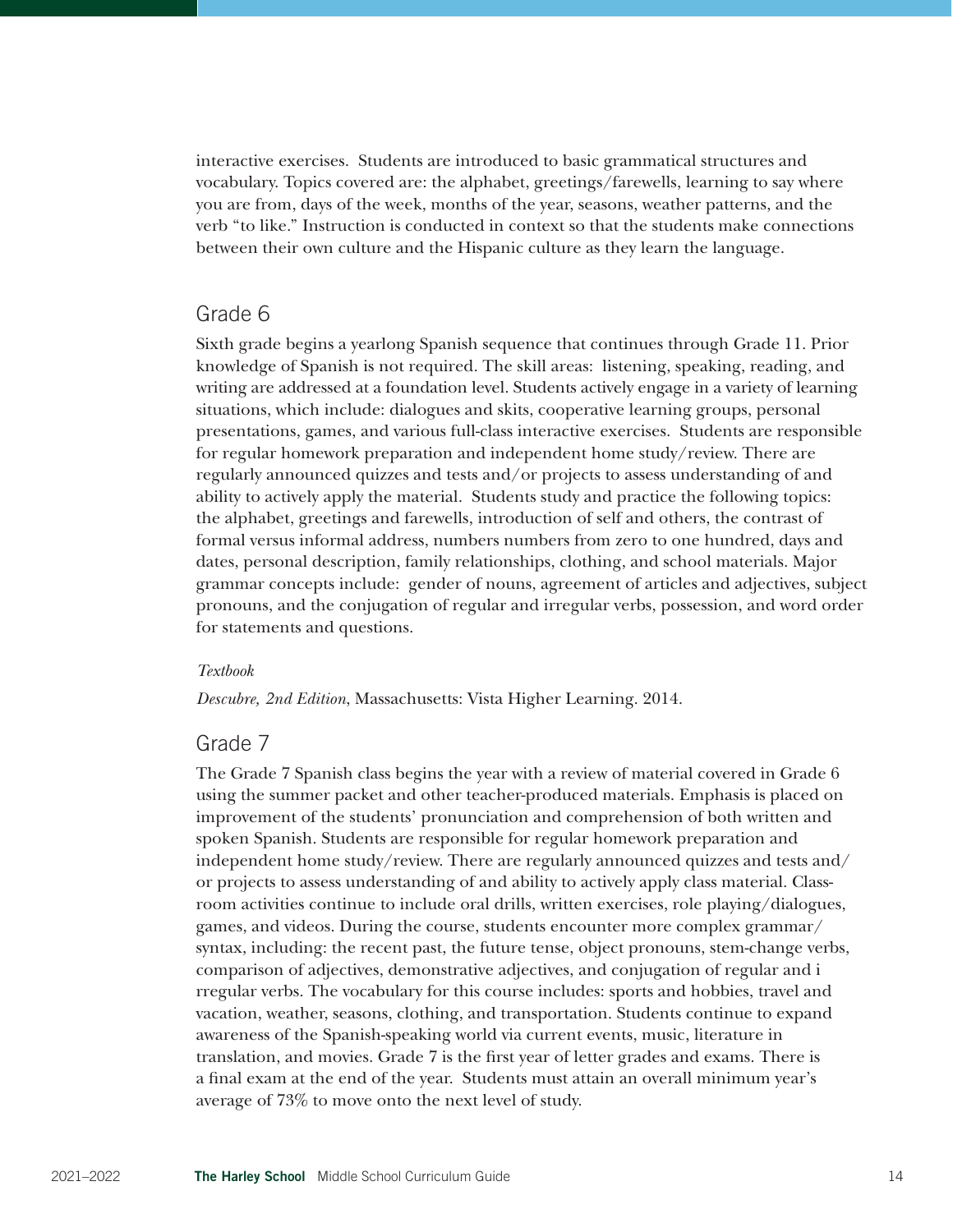#### *Textbook*

*Descubre, 2nd Edition*, Massachusetts: Vista Higher Learning, 2014.

### Grade 8

The Grade 8 class year begins with a review of the material covered in Grade 7 using the summer packet, the text, and other teacher-produced materials. Emphasis is placed on continued improvement of the students' pronunciation and comprehension of both written and spoken Spanish. Students are responsible for regular homework preparation and independent home study/review. There are regularly announced quizzes and tests and/ or projects to assess understanding of and ability to actively apply material. Classroom activities continue to include oral drills, written exercises, role playing/dialogues, games, and videos. Students encounter even more complex grammar/syntax, including: reflexive verbs, indefinite and negative words, double object pronouns, comparatives and superlatives, the past tense of irregular verbs, and pronouns after prepositions. The vocabulary for this course includes personal grooming, food, ordering in a restaurant, stages of life and celebrations. Grade 8 expands on awareness of the Spanish-speaking world via current events, music, literature in translation, and movies. There is a midterm in February and a final exam at the end of the year. Students must attain an overall minimum year's average of 73% to move onto the next level of study.

#### *Textbook*

*Descubre, 2nd Edition,* Massachusetts: Vista Higher Learning, 2014.

# Latin

### Grade 8

Latin 8 is intended to provide students with a brief introduction to the study of Latin. Eighth grade students take Latin every B day for one trimester. This is a beginning course that covers basic grammar and vocabulary, derivative study, and various aspects of Roman culture, including daily life, history, and mythology. Evaluation is based upon participation in classroom exchanges, participation in prepared or spontaneous oral exercises, homework, writing exercises, group and individual projects, quizzes, tests, and student notebooks. Brief homework assignments are given daily at this level.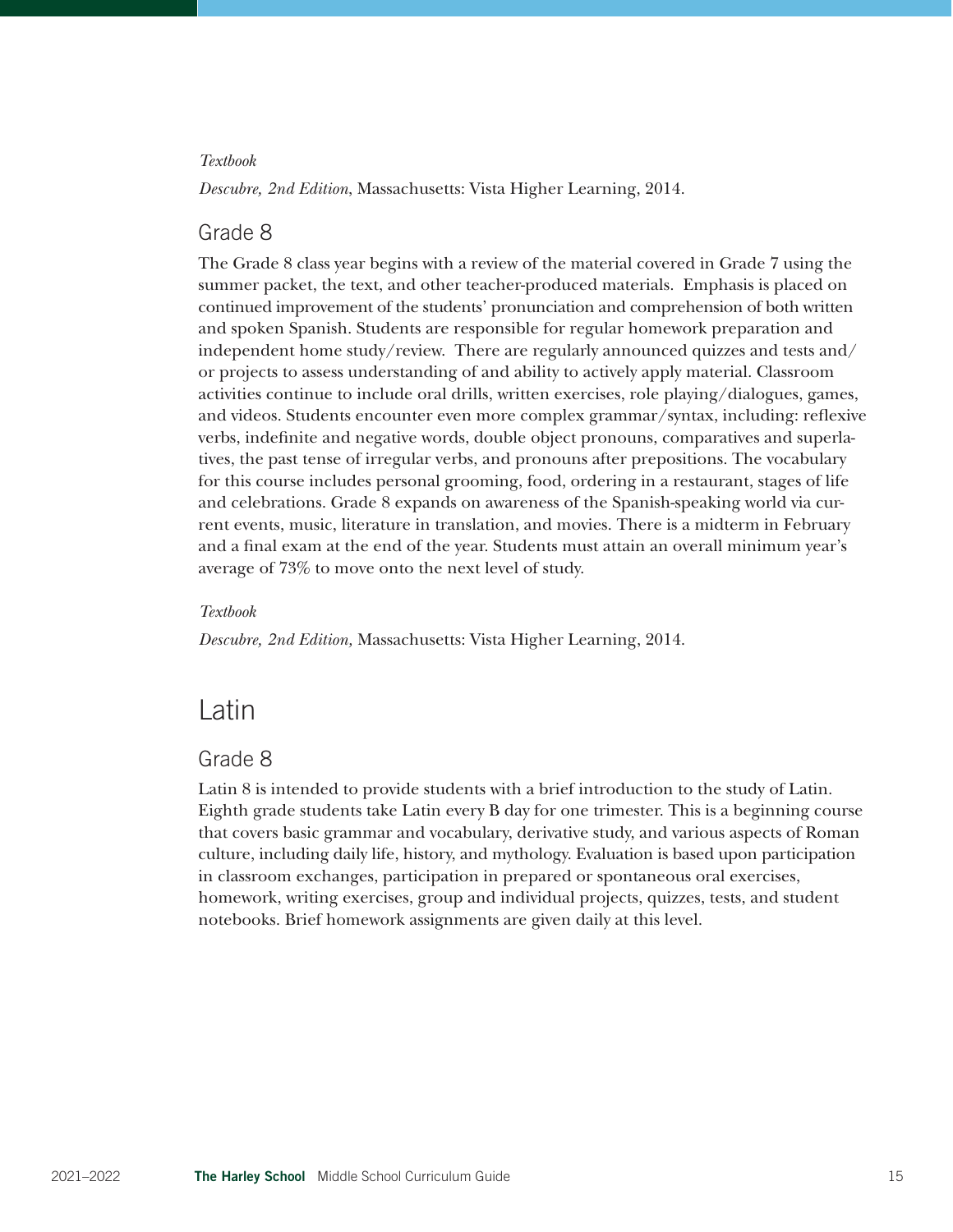#### *Textbook*

*Oxford Latin Course Part 1*, New York: Oxford University Press, 1996. Print.

# Middle School Mathematics Curriculum

|         | <b>Regular Sequence</b> | Accelerated |
|---------|-------------------------|-------------|
| Grade 5 | Math 5                  |             |
| Grade 6 | Math 6                  | Pre-Algebra |
| Grade 7 | Pre-Algebra             | Algebra     |
| Grade 8 | Algebra                 | Geometry    |

# **Mathematics**

### Grade 5

The content of the course is a rigorous Grade 5 curriculum. Addition, subtraction, multiplication, and division of whole numbers, fractions, and decimals are taught. Geometry, probability, percents, proportions, and ratios are introduced. Graphing is done as an enrichment activity, as are the Math Olympiads and special projects given to the students during the course of the year. Topics include: number theory, estimation and calculation; geometry exploration, fractions, decimals and percentages; collecting and working with data, division, ratios, exponential notation, coordinates, perimeter area and volume; algebra concepts and skills; and ratios, proportions, percentages; and some probability. Lessons are presented and reinforced in the classroom by using practice materials. Homework is assigned each class and is reviewed the following session. Projects are done in class with one or two partners, and the work is supervised and evaluated as the year progresses. Games and activities are used as motivational tools to keep the students solid in their facts and interested in math. Math Olympiads are given frequently for practice to challenge abstract reasoning skills. Grade 5 students are entered into the monthly contests throughout the winter.

#### *Textbook*

*Math Gr 5,* Boston, Massachusetts: Houghton Mifflin, 2005. Print.

### Grade 6

Course Description: The curriculum for Grade 6 is similar to Grade 5, but incorporates more sophisticated algorithms, and prepares students for formal algebra. The content of the course is mainly pre-algebra, but also emphasizes advanced arithmetic and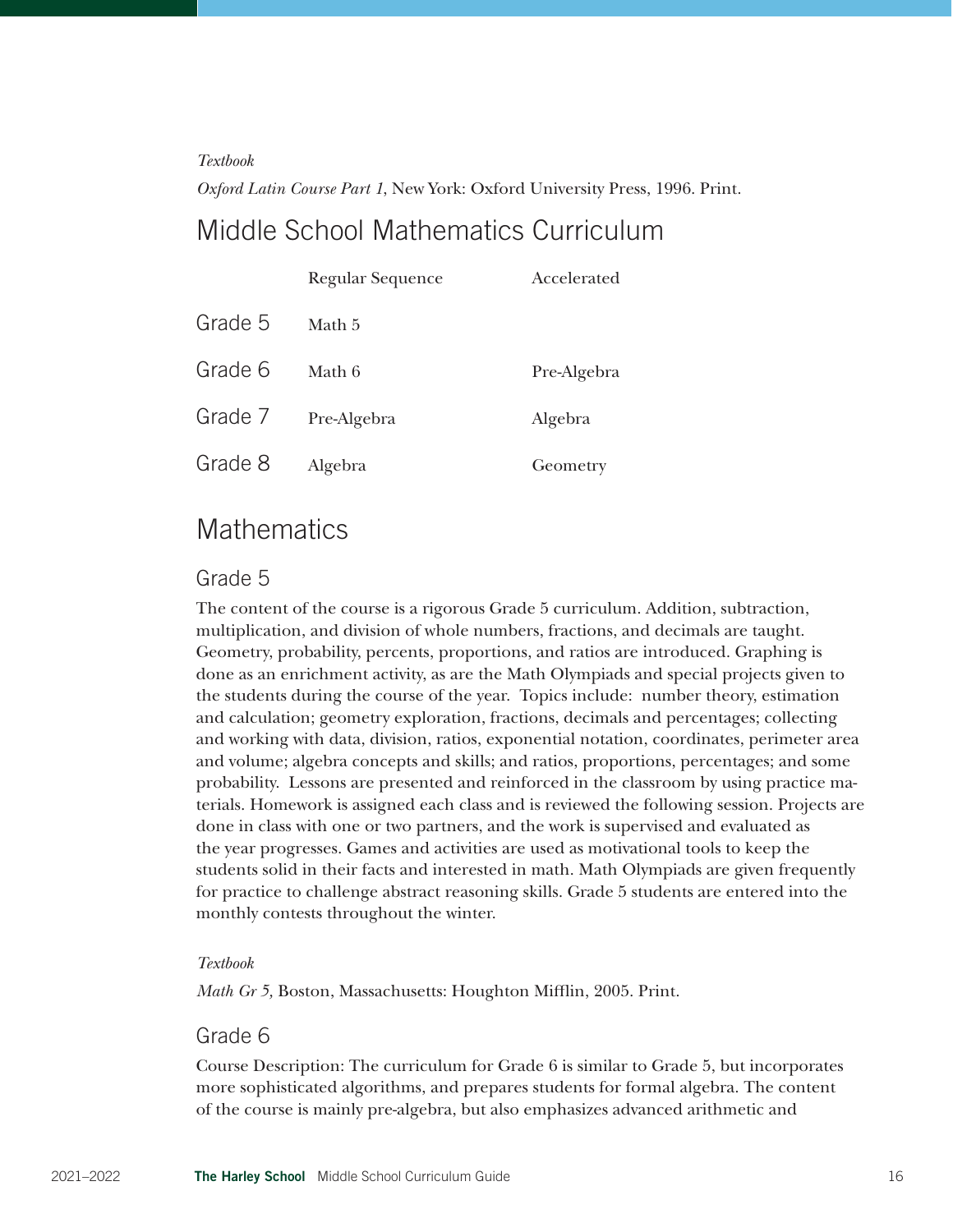pre-geometry. However, it differs from typical pre-algebra courses in its strong emphasis on application of elementary algebraic and geometric concepts and skills to the solution of real-world problems, with additional attention to the historical/cultural origins of modern mathematics. It also incorporates computer applications and the use of diverse modes of representation of mathematical relationships. Two major projects, the Million Dollar Project in the fall, and the Games Project in the spring, are integrated into the curriculum. Probability, permutations, and combinations are also introduced. Olympiads supplement course work. Similar to the previous course, Grade 6 students are entered into the monthly contests throughout the year.

#### *Textbook*

*Math Gr 6,* Boston, Massachusetts: Houghton Mifflin, 2005. Print. *Pre-Algebra*, Upper Saddle River, New Jersey: Prentice Hall, 2004. Print.

### Grade 7

Course Description: Students explore various topics in algebra and geometry in greater depth. The content of the course could generally be described as applied arithmetic, pre-algebra and pre-geometry. The course introduces students to the methods of algebra, including factoring, solving algebraic equations, and graphing linear equations. At the same time, students apply these methods to real world problems. The course incorporates topics from statistics, game theory, and applied mathematics. In addition to studying and applying algebra, students also examine some of the ideas in the field of geometry. Topics include area and volume, right triangles, trigonometry, and spatial thinking. Accelerated students complete the algebra course (see Grade 8) in one year. Grade 7 is the first year of letter grades and exams.

#### *Textbook*

*Pre-Algebra* Upper Saddle River, New Jersey: Prentice Hall, 2004. Print.

### Grade 8

Course Description: In this course, students learn to evaluate, simplify, and factor algebraic expressions, to solve linear equations, inequalities and quadratic equations, and to manipulate and simplify exponential and radical expressions. Additionally, students are taught how to apply these principles to solve real-world problems and to develop strategies for decoding and solving word problems. The goal for the class is to go beyond learning the basics and to prepare the students for success in future math classes and beyond. Students engage in both independent and group work. Students are expected to work through the following skills: problem solving, constructing and communicating well organized arguments, solving higher level problems, and collaborating with classmates.

#### *Textbook*

*Algebra, 2nd Edition* Upper Saddle River, New Jersey: Prentice Hall, 2001. Print.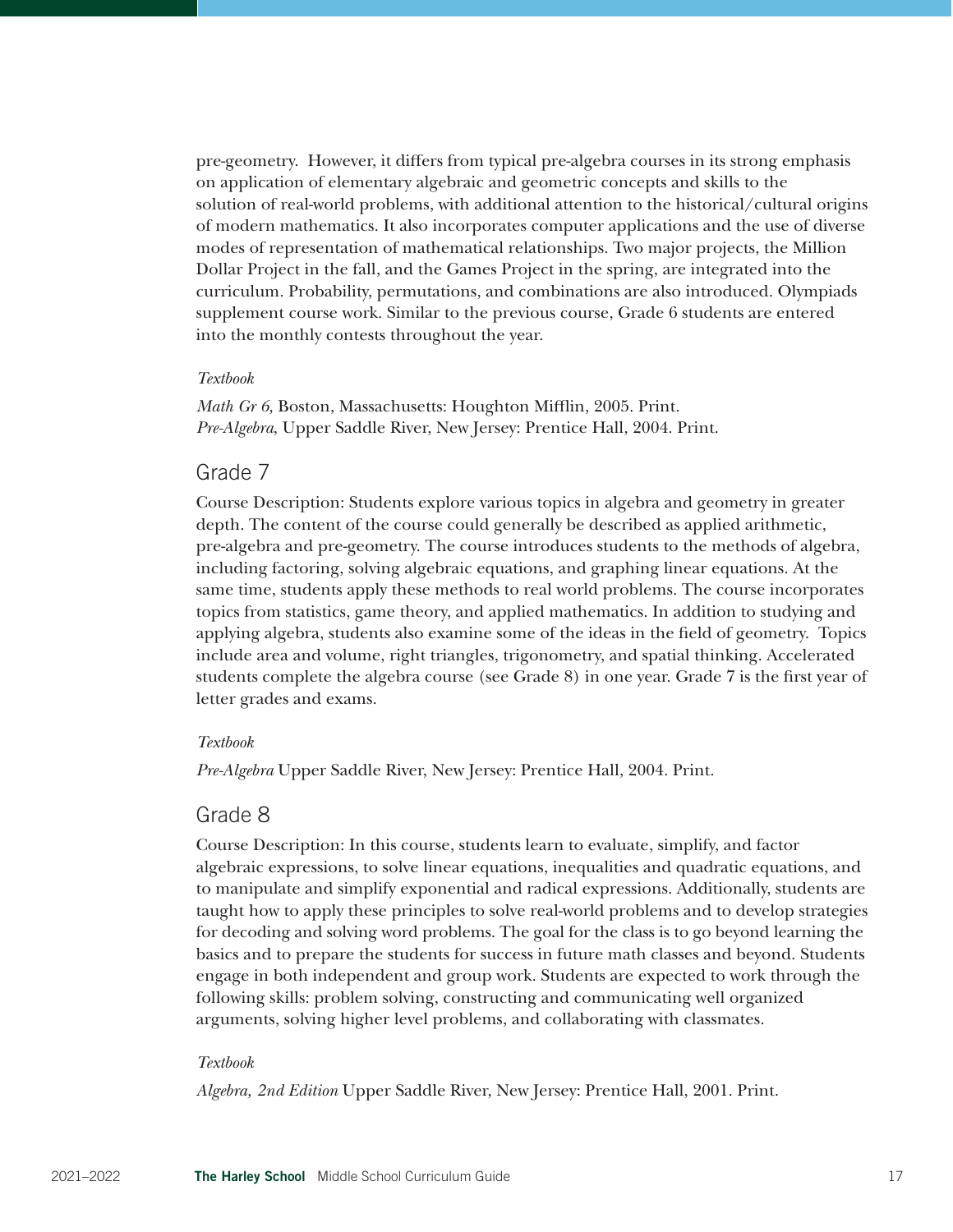Accelerated students take a geometry course that challenges them to write original proofs and to apply algebraic principles to solve geometric problems. Students learn to apply deductive reasoning as a method to prove theorems associated with parallel lines and planes, congruent triangles, quadrilaterals, similar polygons, right triangles and circles. Students sometimes use the computer program Geometer's *Sketchpad* to discover geometric properties. Students also learn to construct basic geometric figures using a straightedge and compass and to find the areas and volumes of plane figures and solids. Additionally, it is hoped that students learn to appreciate the geometry of Euclid and see it as an ancient, yet still meaningful, way to look at the world.

#### *Textbook*

*Geometry,* Boston, Massachusetts: Houghton Mifflin, 2001. Print.

# Middle School Science Curriculum

Regular Sequence

| Grade 5 General Science: Ecology                |
|-------------------------------------------------|
| Grade 6 General Science: Earth Science          |
| Grade 7 Life Science                            |
| Grade 8 Physical Science: Chemistry and Physics |

# **Science**

### Grade 5

Science 5 is a lab and activity-based general science program with a year-long emphasis on the study of the interactions between organisms and their environment over time. Through building living terrestrial and aquatic ecosystems in the classrooms, students can observe change on a weekly basis. Throughout the year, students use Allens Creek and the surrounding woods as an outdoor lab, including observing relationships between living things and assessing the creek's health. Students discover the world's interconnections by studying individual species' biomes, and the overarching concepts of ecology. The final unit focuses on the importance of water in our world, how water pollution can impact ecosystems and how students can take action to mitigate pollution. Students develop individual science experiments to delve into the process of doing science and what needs to be considered to investigate various questions.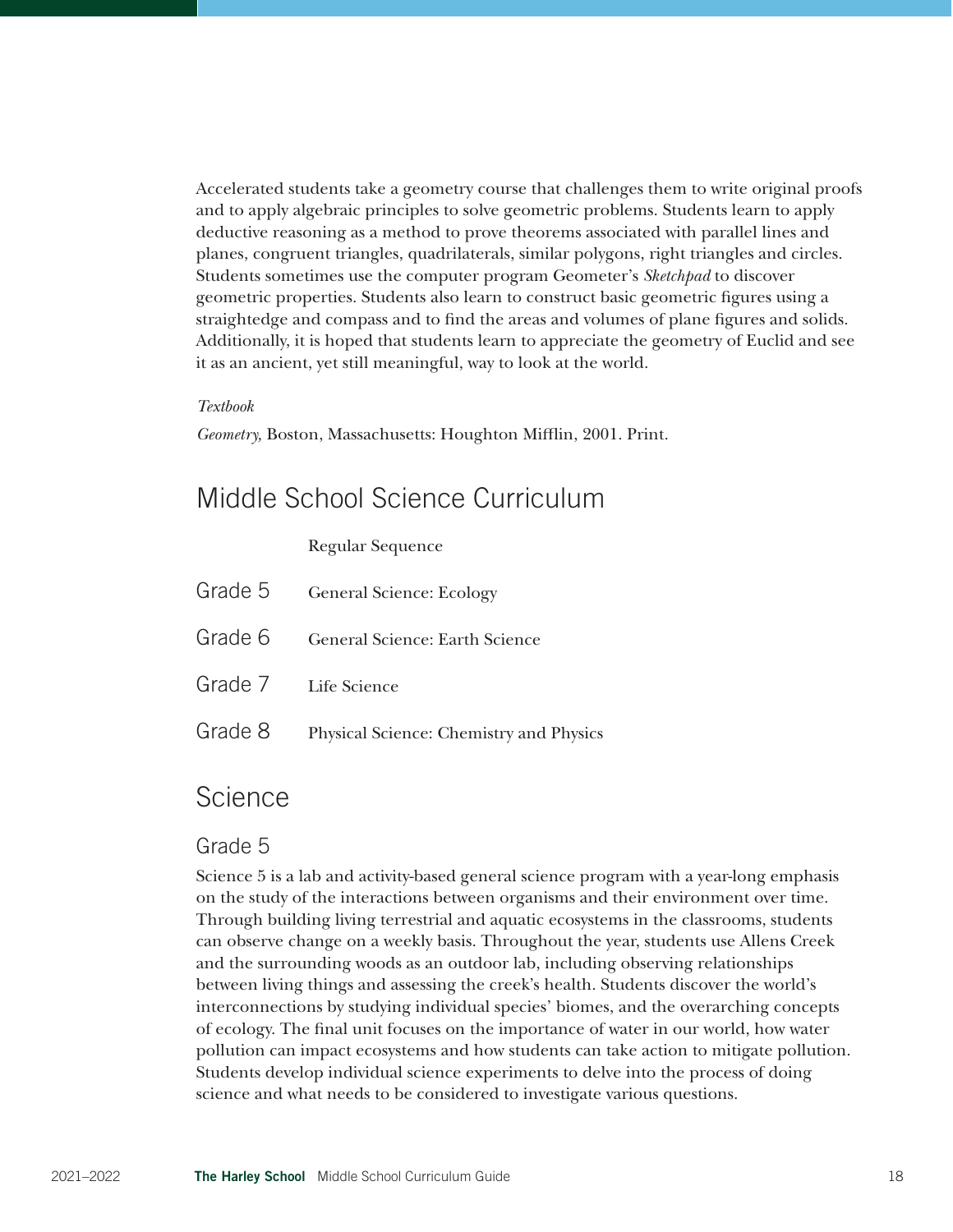# Grade 6

Grade 6 students work with a wide range of general science concepts in a hands-on, project-focused program. Using the guiding question "How do models help us understand our world?" students investigate earth science including meteorology and climate change, geology, and astronomy. This course provides the knowledge, skills and habits of mind needed for investigating scientific questions and problem-solving. The development of an ability to express scientific understanding in writing, as well as orally and graphically, is continually practiced. The course culminates in a models project where students research and design their own earth science model and evaluate its strengths and weaknesses.

### Grade 7

This course involves the study of many different life forms with emphasis on the progression from simple to complex systems. We will begin the year focusing on the structures and functions of cells and end the year studying the human body. Heredity and genetics fall in between these topics; and homeostasis and interdependence will be stressed as we examine different life forms through a systems approach. Environmental sustainability topics and engineering challenges will be intertwined within each of these themes. This course offers students a hands-on and minds-on approach to learning life science where laboratory activities will both introduce and reinforce more abstract ideas. Students practice a variety of scientific skills such as methods of inquiry, observational skills, teamwork skills and the numerous techniques used in the scientific process to prepare them for their future course work in Grade 8 and beyond.

### Grade 8

"Physical Science" is a lab-oriented course for Grade 8 students focusing on concepts in chemistry and physics. The purpose of the course is to expose students to various modes of experimentation providing the foundation for laboratory work. Students begin by performing experiments which build upon and reinforce basic concepts of mass, volume, and density. From these beginning exercises, students develop an understanding of physical laws and how they interrelate. During the first half of the year, the course progresses through the classification of matter, the atomic model, and chemical bonding. The course transitions to physics where conceptual understanding grows from student experimentation with motion, velocity, and acceleration. As a result, students develop an introductory understanding of Newton's laws of motion, energy, and energy sources. Engineering challenges are woven into the curriculum throughout the school year giving students multiple opportunities to work as a team on design challenges.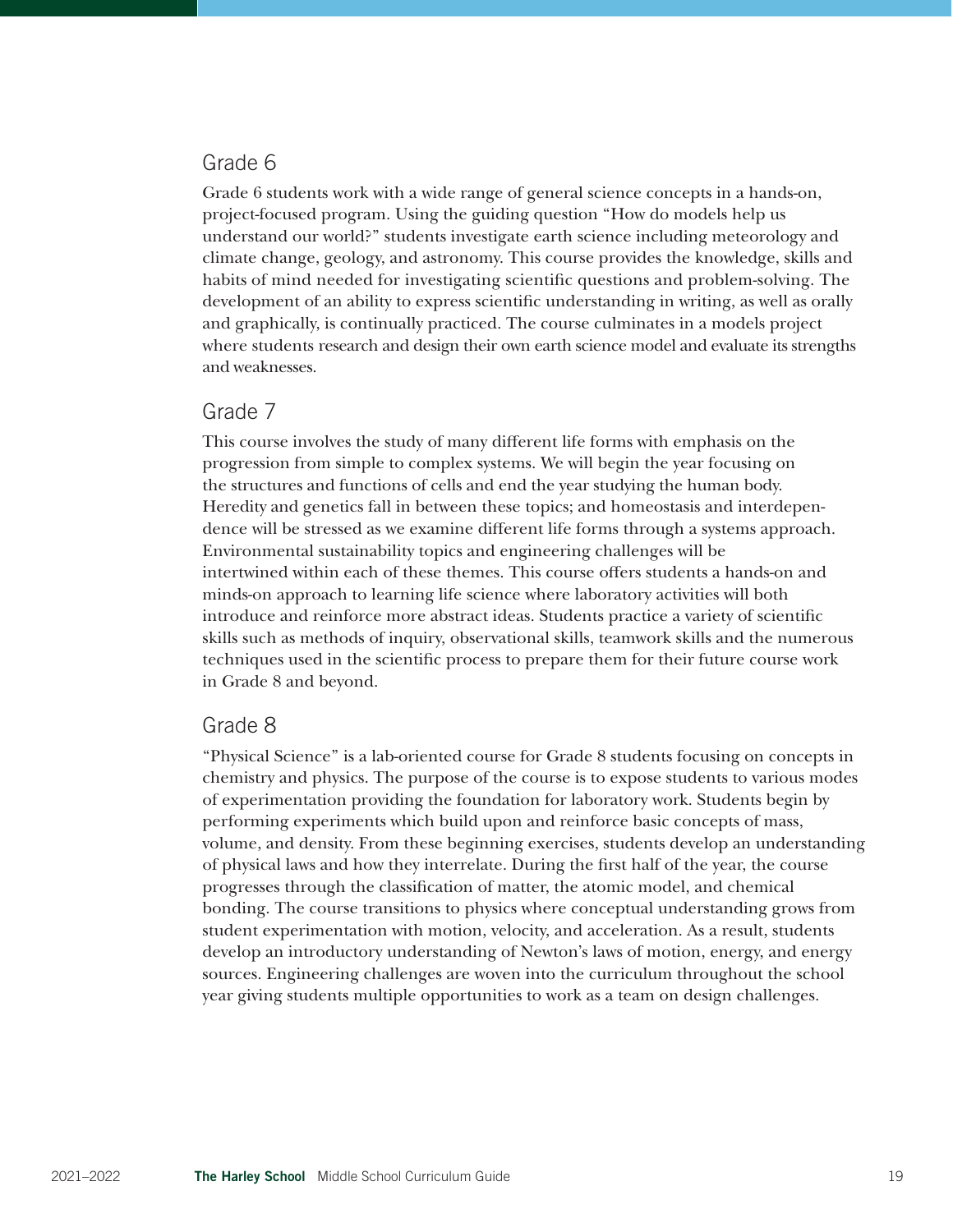# **Technology**

### Grade 5

Technology is a trimester course. The program emphasis is physical computing in a STEAM (science, technology, engineering, art, and mathematics) setting. Students design, program, and build a variety of projects intended to provide educational experiences that "blur the lines between the physical and digital world." Students write programs using different block-based programing languages allowing them to read sensor inputs from the measurement of various stimuli, and generate desired outputs. Programming presents students with the opportunity to create simple robots that react to sensors, giving students' digital work a physical impact. During the course, students explore topics related to electronics and circuitry, process-based thinking (such as the scientific method and algorithm reasoning), teamwork, and design thinking. The outcomes of the technology course are dictated by the creativity of the students.

# Grade 6

Technology is a trimester course for students. Program emphasis is on developing a "maker mindset" in which students see the world as a place that can be modified, built upon, or created anew; addressing needs that they identify. Students gain the ability to see objects as "hackable." Hackable experiences are different for every class as they are dependent upon individual student interests. Past examples of hackable learning experiences are: combining drinking straws and LEDs for light-up effects; designing rockets out of paper and tape that are capable of traveling 200-300 feet; designing a toy helicopter clamp on 3D modeling software and printing and using it. During the Technology trimester, students become creators, communicators and contributors by utilizing more traditional computer technologies to share ideas through digital processes.

# Health

The health program for Grades 5, 6, 7, and 8 prepares students to make good choices and informed decisions about a variety of health dimensions. Health focuses on strength based learning opportunities that include role-plays, class discussions, group work, active learning experiences, and group research on various topics.

# Grades 5/6

In Grade 5, Health focuses on nutrition, bullying, communication, and social skills. In Grade 6, students explore personal nutrition habits, environmental influences, and skills in reading food labels. Growth and development/puberty are also taught exploring the various changes that take place during this time.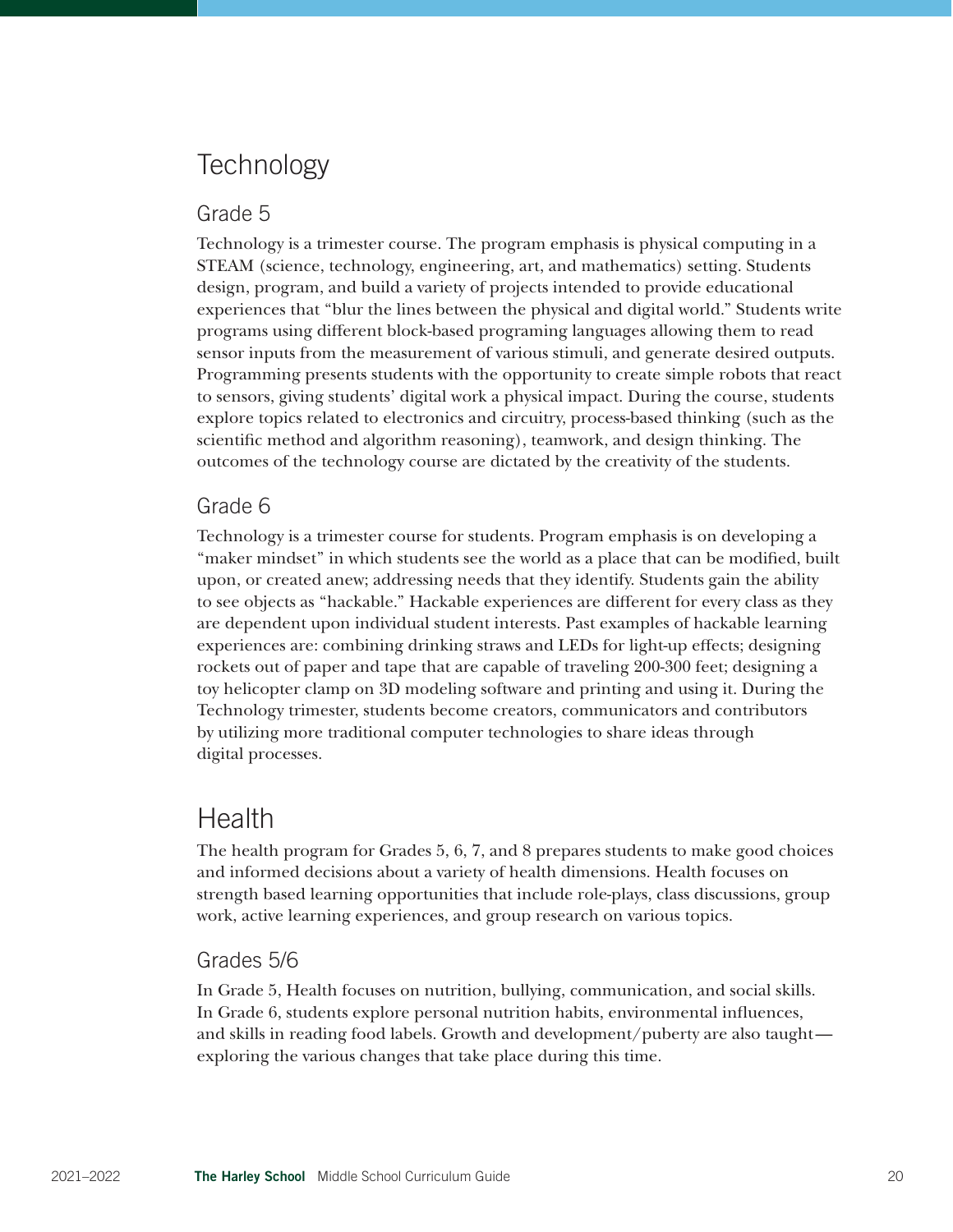# Grades 7/8

Health is a graded trimester class for Grades 7 and 8. In Grade 7, students will build on the nutrition material learned in Grades 5 and 6. They will discuss the components of living a healthy lifestyle as it relates to nutrition, physical activity, and goal setting. Students will participate in a group research project on a current health event topic and present information to the class. Grade 7 also participates in the "Adopt-a-Grandparent" program at the Friendly Home four times during the trimester. Visits will focus on empathy and relationship skills. In Grade 8, a major focus will be on mental health. Students explore various mental health topics such as stress, mental health disorders, teen depression, and suicide prevention. The class practices many different stress management techniques including aromatherapy, progressive muscle relaxation, visualization, etc. Students participate in a group research project/presentation on a current event topic. We cover addiction and teen brain development and healthy relationship skills as well.

# Art

Every Middle School student takes an art class. Students engage in a variety of activities and projects designed to strengthen and expand skill, imagination, expression, creative problem solving and knowledge of artists and cultures. Students engage in lively discussions and critiques to engage in the creative process. Students experience a variety of media within the disciplines of drawing, painting, sculpture, ceramics, printmaking, glass, and digital art. Demonstrations in technique and effects are given. Students practice and apply the concepts inherent in aesthetic form and composition. Assignments are differentiated to allow for personal interpretation and individual success.

# Music Ensembles

*Note: All Middle School students participate in a music performance ensemble: Chorus, Band, or Strings.*

### Grades 5/6 Choir

Grades 5 and 6 choir students learn to sing pieces in a variety of styles, periods, and languages. The class emphasizes healthy vocal production, good diction, two-part independence, ensemble singing, musicianship, sight-reading, and basic music theory. Regular performances include the Fall Choir Concert, Candlelight, and the Middle School Spring Concert; concert participation is required.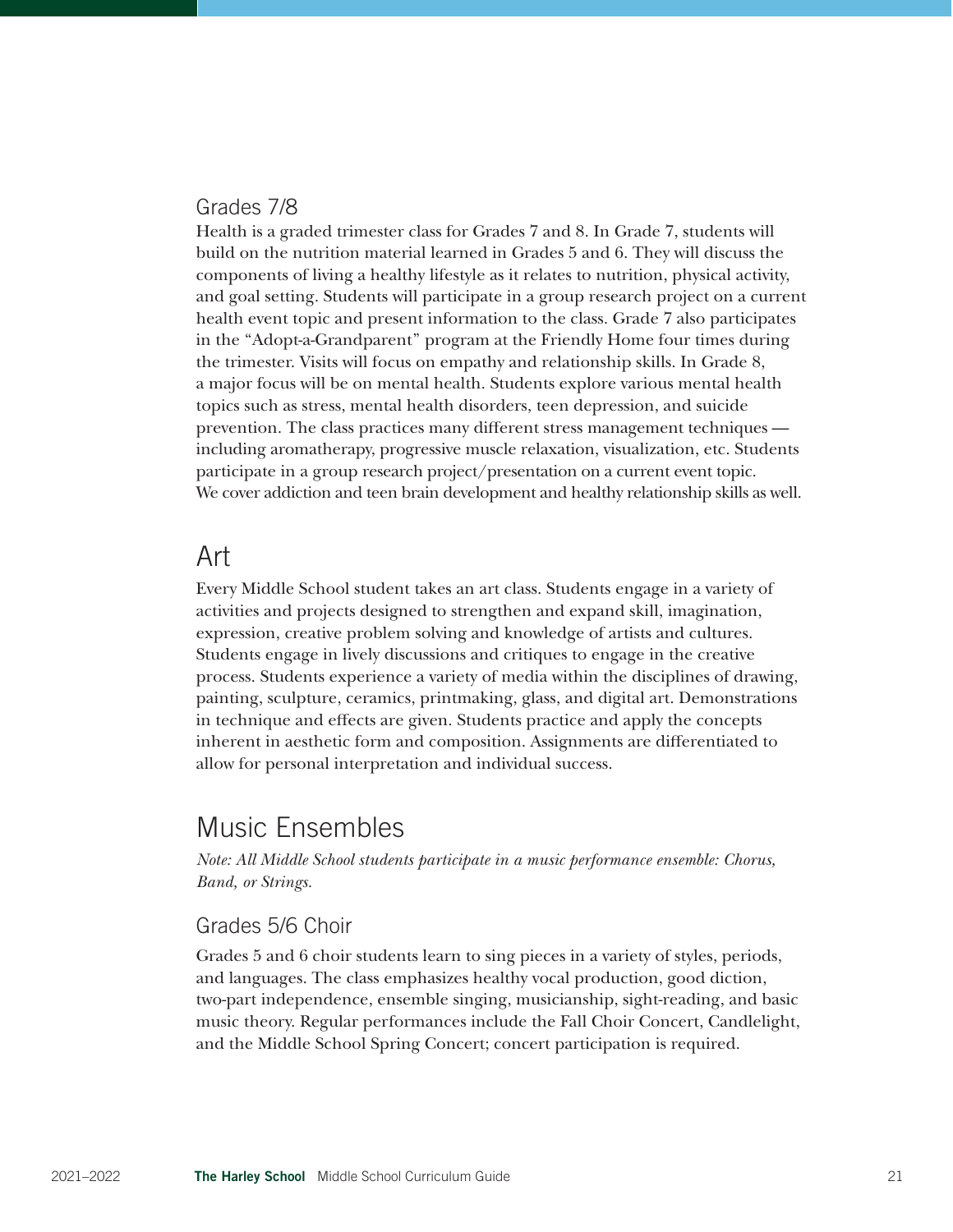# Grades 5/6 Band

Grades 5 and 6 grade band focuses on the fundamentals of music and instrumental technique for wind, brass and percussion instruments. Students start to develop solid technique on their instruments, strive for beautiful tone, learn to read music, and work to play as an ensemble. Weekly individual or small group pullout lessons provide one-on-one instruction at each student's skill level. Students are encouraged to take advantage of playing opportunities such as the MCSMA solo festival, the NYSSMA solo festival, and All-County ensembles. Performances include a winter instrumental concert. Regular practice is expected and concert participation is required.

# Grades 5/6 String Ensemble

Grades 5 & 6 String Ensemble focuses on the fundamentals of music and bowed instrument playing technique. Weekly small group pullout lessons provide individual instruction at each student's skill level. Students learn to perform with correct posture and position. Note and rhythm reading are emphasized through the exploration of a variety of musical literature, including traditional, classical, world, and folk/fiddle music. Performances include a winter instrumental concert. Regular practice is expected and concert participation is required.

# Grades 7/8 Choir

7/8 Choir students learn to sing music selected from a variety of styles, eras, and languages. The class emphasizes healthy vocal production, good diction, three-part independence, ensemble singing, musicianship, sight-reading, and basic music theory. Regular performances include the Fall Choir Concert, Candlelight, and the Middle School Spring Concert; concert participation is required.

# Grades 7/8 Band

 7/8 Band helps students to continue their development of individual technique and tone, as well as their ensemble playing skills. Students are expected to have at least two years of experience on their instrument, or to play at an equivalent level. The repertoire is more advanced, and regular independent practice is necessary. Students are encouraged to take advantage of playing opportunities such as the MCSMA solo festival, the NYSSMA solo festival, and All-County ensembles. Performances include a winter instrumental concert. Regular practice is expected and concert participation is required.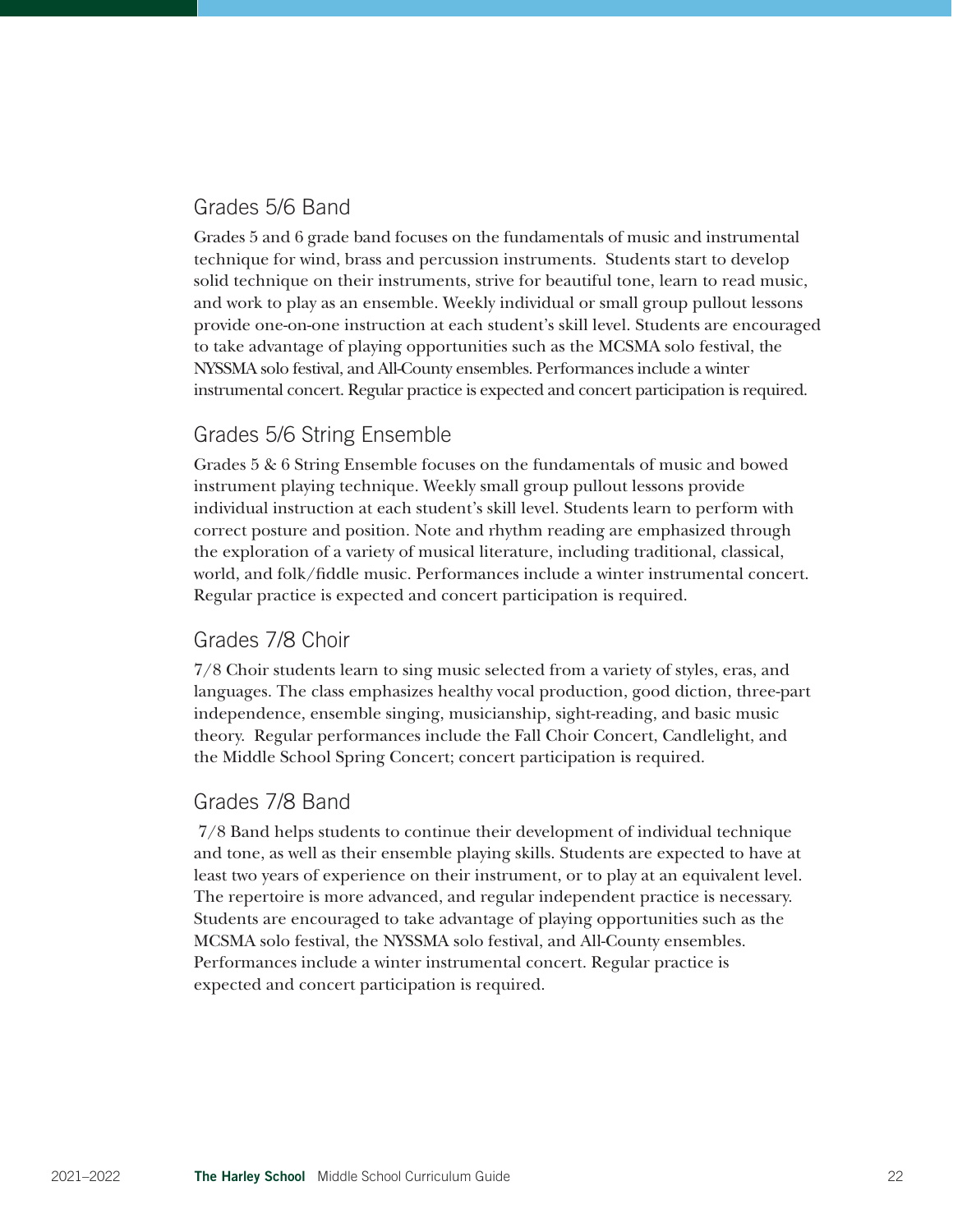# Grades 7/8 Orchestra

7/8 Orchestra is an opportunity for experienced string players to continue developing individual bowed instrument playing skills. Emphasis is placed on ensemble balance, posture, position, following conductor cues, and intonation. The repertoire is more advanced and regular independent practice is necessary. Performances include a winter instrumental concert. Regular practice is expected and concert participation is required.

# Grade 5 Music

*Grade 5 Music* is a hands-on class that provides students with opportunities to enhance performing and music class experience. Listening skills are developed, and the instruments of the symphonic orchestra are researched. Students learn to read, write, and perform rhythms as well as explore American music history.

# Grade 6 Music

*Music 6* is a general music class that is centered on two topics: critical listening/ composition activities in which students create, analyze and discuss compositions and the compositional process, and a World Music Drumming curriculum which explores Afro-Caribbean and Latin American percussion music through improvisation and ensemble playing. Hands-on drumming activity is the focus of a large portion of every class period.

# Drama

The drama program encourages the students to develop their dramatic and performance skills. Students engage in a variety of theater games, playful warm-ups, improvisation, scene study, and character development, which are all designed to strengthen their awareness of dramatic arts. All of the skills presented contribute to each student's developing self-confidence, cooperation and group-skill engagement, and problem-solving abilities. Individual student's strengths and talents are recognized and curriculum is adapted to highlight everyone's unique abilities.

# Grade 5

Students are introduced to a variety of dramatic techniques including group building exercises, spatial and sensory awareness, pantomime, physical movement, voice and projection, improvisation, monologues, scene study, and stage combat. Basic stage and technical skills will be introduced. Dramatic skills are then practiced through improvisational skits and scenes, original plays, monologues, puppetry, and small showcases which highlight their work each trimester. The emphasis at this grade level is on playful development of theatrical skills.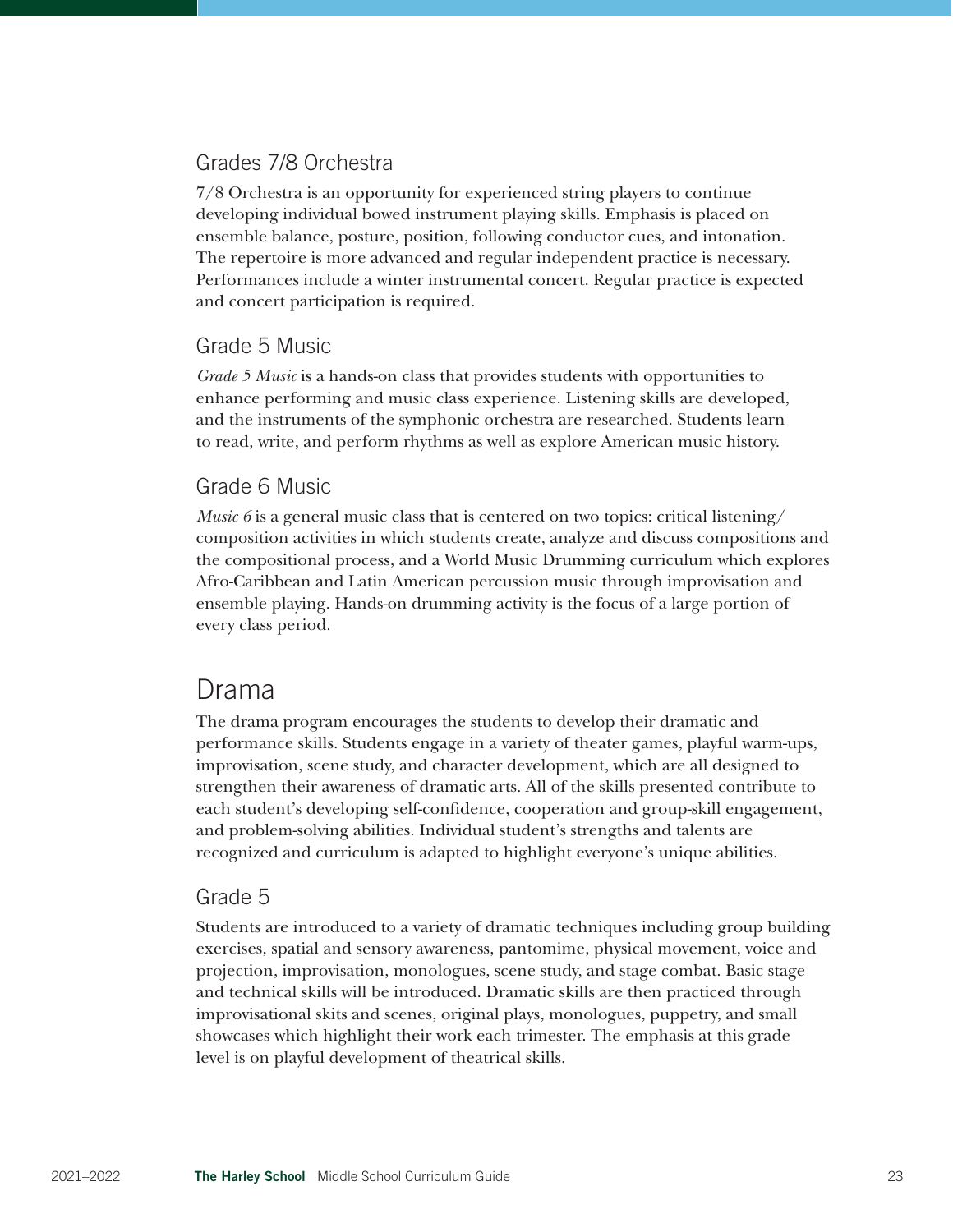# Grade 6

Students continue their study of drama by reviewing technical aspects such as improvisational techniques, voice and projection, physicality, monologues and scene study. In Grade 6, study continues with individual units covering many different aspects of drama such as neutral mask, stage combat, mime, musical theater, history of theater, monologues, Shakespeare, and technical theater. Students will also learn to develop characters by exploring conflict, objectives and motivations, and plot structure. The semester will culminate in a showcase of their work.

### Grade 7

Students begin the trimester reviewing technical aspects of acting such as improvisation, pantomime, voice and projection, physicality, and character development. The trimester continues with specific units of study. For the 2017/2018 school year, playwrights and their works, speech and debate, scene writing and analysis, and theater production will be studied. Every trimester includes lots of improvisation and drama games that encourage and develop spontaneity in acting. Monologues and short scenes are also studied and developed. There is a one-act play performance opportunity at the end of each trimester.

# Middle School Production

Every year the Middle School performs a large scale theatrical production which includes up to 60 middle school students. This is usually a musical, as musicals allow for large cast participation. Over the decade, the Middle School has produced performances of a Rodgers and Hammerstein musical revue, an Evening of One-Acts, *Dear Edwina, Jr*, *The Little Mermaid, Jr*, *Once Upon a Mattress*, *The Music Man*, *Bye Bye Birdie* and *James and the Giant Peach*.

# Supplemental Support Program (SSP)

The Supplemental Support Program (SSP) is designed to help ensure that all students learn and fully benefit from the enriching and challenging curriculum at Harley Middle School. Recognizing the diverse learning styles and differences of all students, this program seeks to provide support to students who may need extra help accessing the curriculum. The SSP program is an integral part of the learning process at Harley. Collaboration on goals, specific work and strategies are shared among all teachers.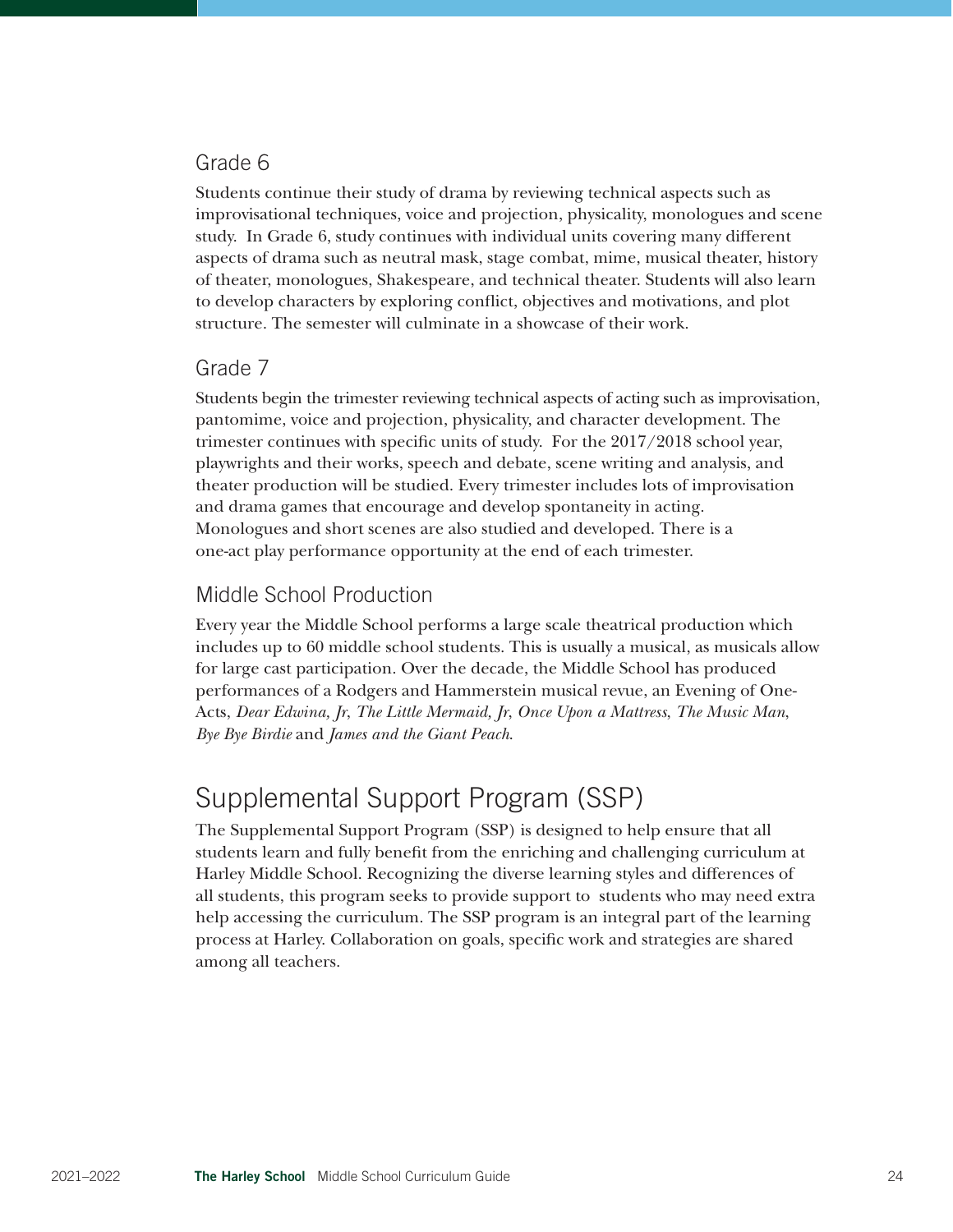These supports and strategies include:

- Pre-teaching and reteaching of concepts and skills taught in core classes
- Help with the writing process
- Math Problem solving
- Study skills support
- Organizational skills and time management
- Advocacy Skills
- Test taking strategies

# Physical Education and Athletics

Students are expected to attend and participate in all physical education classes. The Middle School physical education program provides opportunities for students to develop skills through a variety of individual and team sports. In both physical education and athletics, the most important factors are participation, good effort, and fair play. The main objective is to allow students to develop self-confidence in their abilities, understand the factors involved in skill development (training, repetition, drill) and enjoy the physical benefits of fitness. Swimming is a key component of the Harley physical education program. Students participate in a swimming unit each year. We teach all four competitive strokes, diving, flip turns, as well as water polo.

The following is a listing of other units:

| Soccer              | <b>Fitness</b>           | Volleyball           | Golf                    |
|---------------------|--------------------------|----------------------|-------------------------|
| Tennis              | <b>Cross Country</b>     | Badminton            | Softball                |
| <b>Field Hockey</b> | <b>Cooperative Games</b> | Basketball           | Track & Field           |
| Football            | <b>Step Aerobics</b>     | Yoga                 | <b>Ultimate Frisbee</b> |
| Pilates             | Lawn Games               | Meditation           | Tae-bo                  |
| Team Handball       | <b>Harley Ball</b>       | <b>Exercise Ball</b> | Lacrosse                |
| Walking             | Orienteering             | Relaxation           |                         |

Students in Grades 7 and 8 are encouraged to join a modified athletic team each year. Students in Grades 9 and 10 are required to join a JV or Varsity team each year. Joining more than one team sport each year and continuing participation through Grades 11 and 12 is encouraged. The athletic program is a combined effort with the Allendale Columbia School, forming "HAC Athletics," whose teams compete in the Finger Lakes Athletic Association. This league affiliation provides HAC Athletics with fair and equitable competition with schools that are comparable in enrollment size.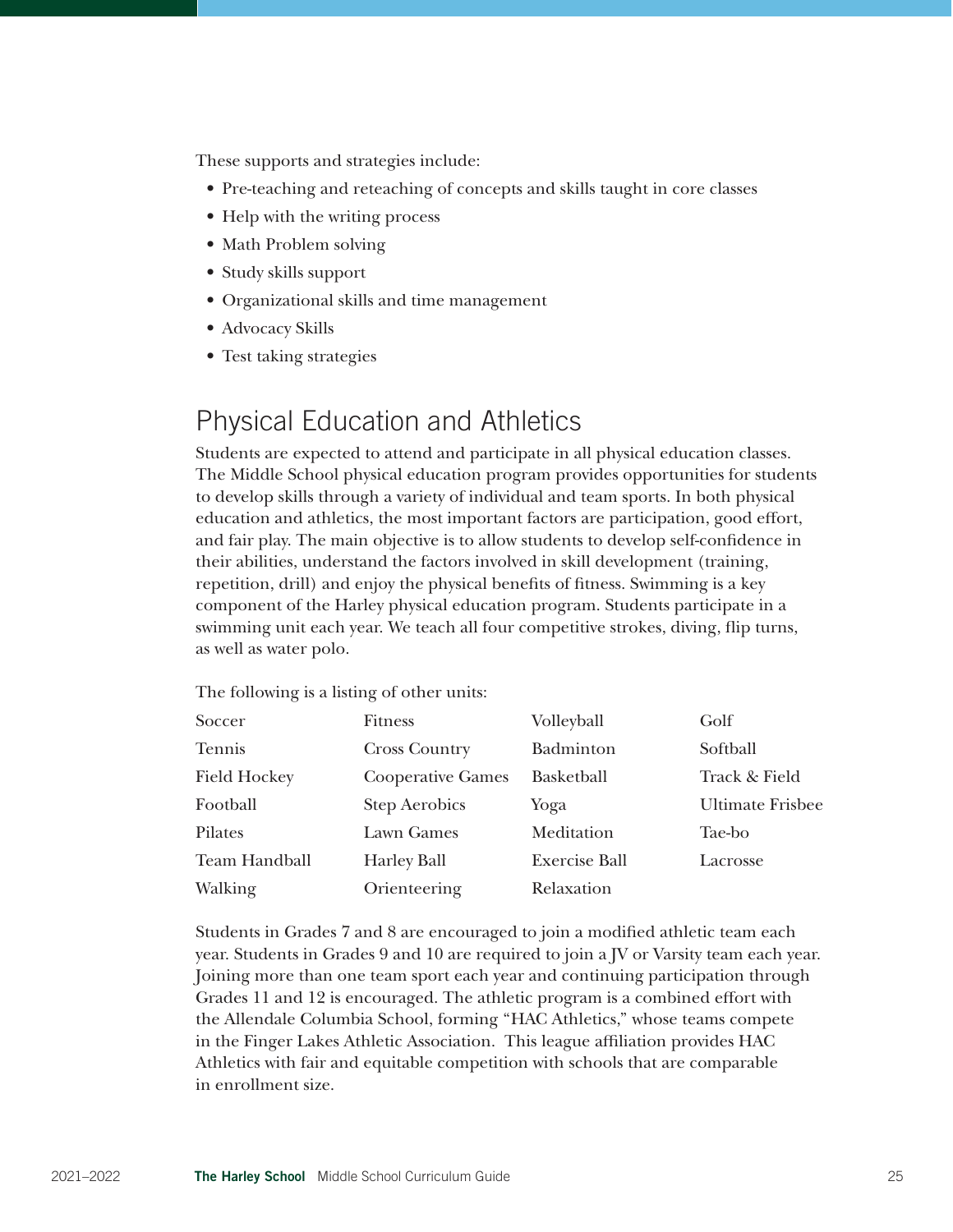The HAC interscholastic athletic program offers the following modified teams for Grades 7 and 8:

| Fall:                                                    | Winter:                     | Spring:                |
|----------------------------------------------------------|-----------------------------|------------------------|
| Boys' and Girls' Soccer                                  | Boys' and Girls' Basketball | Boys' Baseball         |
| Boys' and Girls' Cross-country Boys' and Girls' Swimming |                             | Girls' Softball        |
| Girls' Volleyball                                        |                             | Boys' and Girls' Track |
| Girls' Tennis                                            |                             | & Field                |
|                                                          |                             | Boys' Tennis           |

For student-athletes in Grades 7 and 8 deemed "exceptional" by a coach or athletic director, the opportunity to play at the JV or Varsity level is possible, provided the following criteria are met: Middle School Head and Athletic Director approval, parent/guardian approval, and requirements for the Selection Classification Process are met.

# Diversity, Equity, and Inclusion (DEI)

The first line of Harley's mission states, "We are a diverse, inclusive school." In the Middle School, we are committed to living this mission and put those words into practice each day through interactions with students in and out of the classroom. Beginning in Grade 6, students take a sequence of DEI courses that allow them to explore important issues about identity, community, equity, and social justice that continues into the mandatory Grade 9 Rights & Responsibilities class. They are empowered to discuss these issues, ask questions, and engage in "courageous conversations" in ways that are appropriate for each grade level. DEI courses are Pass/ Fail in Grades 7 and 8.

The DEI 6 course is based on the Pollyanna Curriculum where students focus on identity of self and explore the interconnectedness of identity, culture, and ethnicity.

The DEI 7 course develops a deeper understanding of race, ethnicity, and culture at the individual level, focusing on interpersonal relationships and connections to the community.

The DEI 8 course examines the structural impact of racism on our communities, with a particular focus on communities in and around Rochester.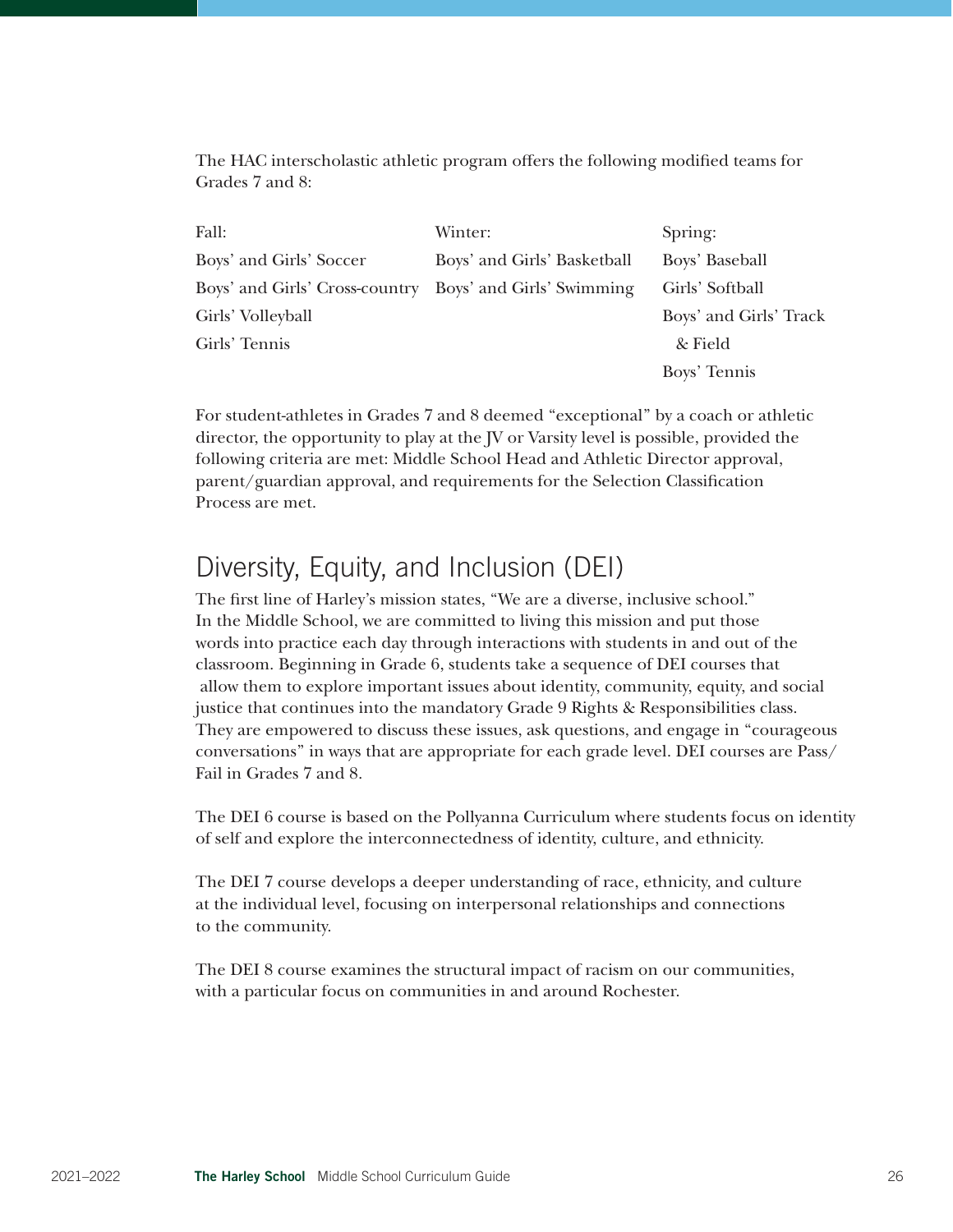# Capstone 8

Grade 8 students are required to take a Capstone course in which they complete a trimester-long action project of their own choosing. Students explore a variety of topics driven by personal interests. Some students choose to collaborate with peers while others may choose to work independently. Capstone courses are Pass/Fail in Grade 8.

# Discovery Block

The Middle School Discovery Block (formerly Flex Time) takes place during the last period of the day, from 2:20 to 3:00. Discovery Block provides middle schoolers with opportunities for exploration and enrichment in a variety of areas that will continue to be developed based on student need and interest. Throughout the year, students rotate through trimester-long courses that focus on wellbeing, social-emotional learning, sustainability, the arts, and science and technology, as well as diversity, equity, inclusion, and belonging.

Attendance is required in all Discovery classes. Students in Grades 5 and 6 follow a sequence of required trimester courses including French, Spanish, Transitions, Drama, Music, Health and Technology, among others. Students in Grades 7 and 8 choose from a menu of options and sign up for Discovery courses in late August. Their selections require parental review and permission. In Grades 7 and 8, the Diversity, Equity, and Inclusion (DEI) courses, as well as Grade 8 Capstone courses are taken on a Pass/Fail basis. Following are examples of Discovery Block offerings for Grades 7 and 8 students: Eco Science, Set Design, Podcasting, Food and Farm, Jewelry Making, Dramatic Scenes, Music Exploration, Study Hall, Sports/Games.

# Study Hall

Study halls provide a quiet place for students to complete homework, read, review their notes, and study for tests. Study Hall also provides time during the school day for students to use the library or talk with their advisor. Time spent in study hall may be used effectively if students follow these guidelines.

- Be prepared
- Be quiet
- Be respectful
- Bring outside reading

# Computer Skills

Computer instruction is integrated into core course curriculum. Students visit the computer lab or use laptops in the classroom or the Library during English, history,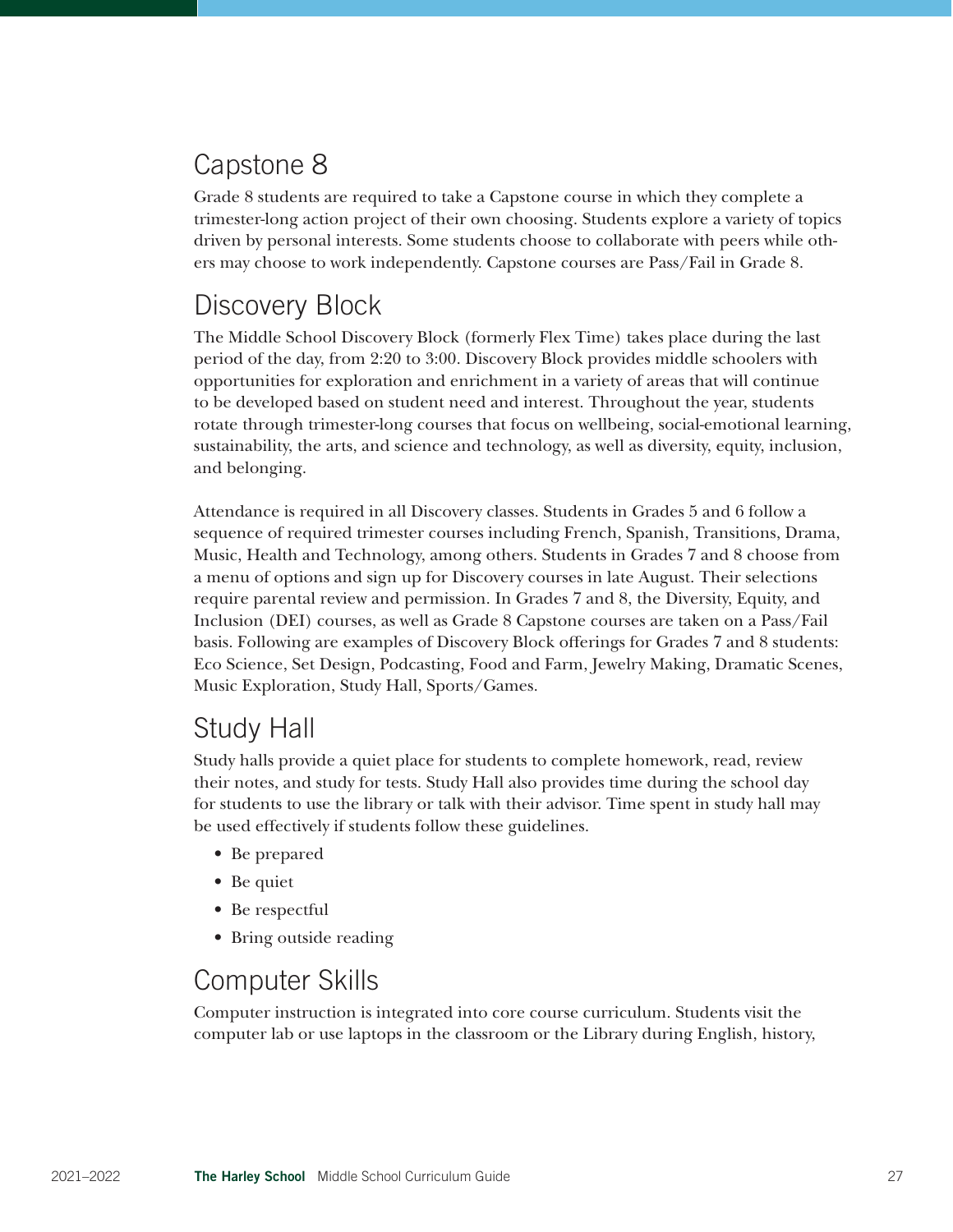science, foreign language, math, and music classes. The Internet, library databases, and online encyclopedias are resources throughout Middle School.

All Middle School students are issued a school provided Chromebook near the start of the year and are instructed in its proper use and care.

# Information Skills

As part of their transition to Middle School, Grade 5 students take a trimester-long Information Skills course which fosters literature appreciation and information literacy. Students build a toolbox of information skills around the use of research databases, online libraries and websites, writing tools, e-books, and educational games. These skills serve them in their first year in Middle School and beyond.

# Co-curricular and Extra-curricular Opportunities

# Community Service

Service is an integral part of the Middle School mission. Each grade level chooses an appropriate activity or project for community service. Previous choices include: Saints' Place, Foodlink, and School of the Holy Childhood.

#### *Field Trips:*

| <b>Cummings Nature Center</b>                  | Mount Morris Dam       | Washington, D.C.     |
|------------------------------------------------|------------------------|----------------------|
| Area Museums, Theaters                         | Ithaca-Museum of Earth | Niagara Falls, NY    |
| Boston, MA                                     | and Taughannock Falls  | Letchworth Park      |
| Greenkill Education Center Camp Pok-O-McCready |                        | Mendon Ponds Park    |
| University of Rochester                        | Corning, NY            | Monroe County Courts |

### Counseling at Harley

All students at The Harley School receive social-emotional learning regardless of if they see the school counselor regularly. This is done through Advisory, counselor class push-ins, drop-in counseling, and within the Transitions and DEI courses. In addition, we offer short-term, individual and group counseling. Short-term counseling means that students work with the Middle School Counselor during the trimester to meet certain goals and objectives. Short-term counseling may also be based on referrals. During individual counseling sessions, the student works with the counselor to map out goals, then practice and implement strategies to succeed. Group counseling uses peer connection and reflection to complete a social-emotional learning objective while developing self-awareness skills within a group context.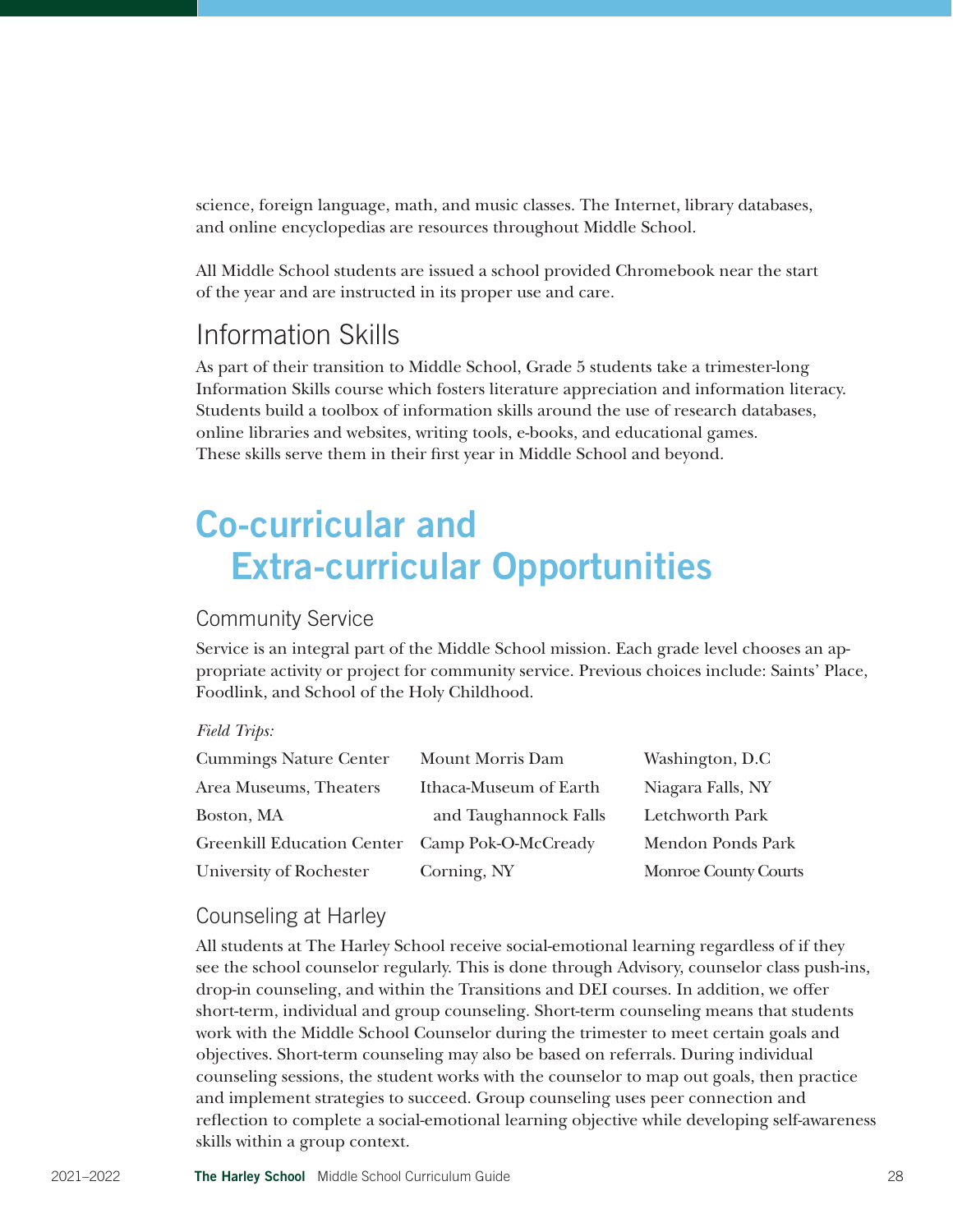### **MathCounts**

Each year, advanced math students from Grades 6, 7, and 8 participate in three competitions involving local schools. The MathCounts team meets once a week before school to practice for these competitions.

### Social Activities

The Student Council and Parent Council plan most social activities. Afternoons full of fun and games are planned for Grade 5 and 6 students. Several Grade 7 and 8 dances are held during the year.

Special Programs Book Fair and Geography Bee are a few examples of special programming for Middle School students.

# Summer Programs

Summer opportunities abound. Teachers from Harley and outside experts provide a variety of fun summer activities and learning opportunities. Program offerings include: day camp, academics, art, music, dance, language, sports, and drivers ed. Summer program information is available through a printed brochure and online.

# Middle School Faculty & Staff 2021–2022

| Lydia Okutoro-Seck       |
|--------------------------|
| <b>Margaret Cusimano</b> |
| <b>Robert Brunelle</b>   |

**Head of Middle School** Assistant to Head of MS/Registrar **Middle School Counselor** 

Grade 5/6 Advisors Lee Allen Carolyn Anderson Andrea Chervenak Patty Chodak (interim in 2021–22) Patti Northrup Lorie Rick Raj Singaravelu (on leave in 2021–22) Boris Zarkhi

### Grade 7/8 Advisors Charline Fournier Doug Gilbert Tierney McKee Elaine Mendola Jonathan Ntheketha Dan O'Brien Sandy Ramirez Carli Rivers Rebecca Tracey